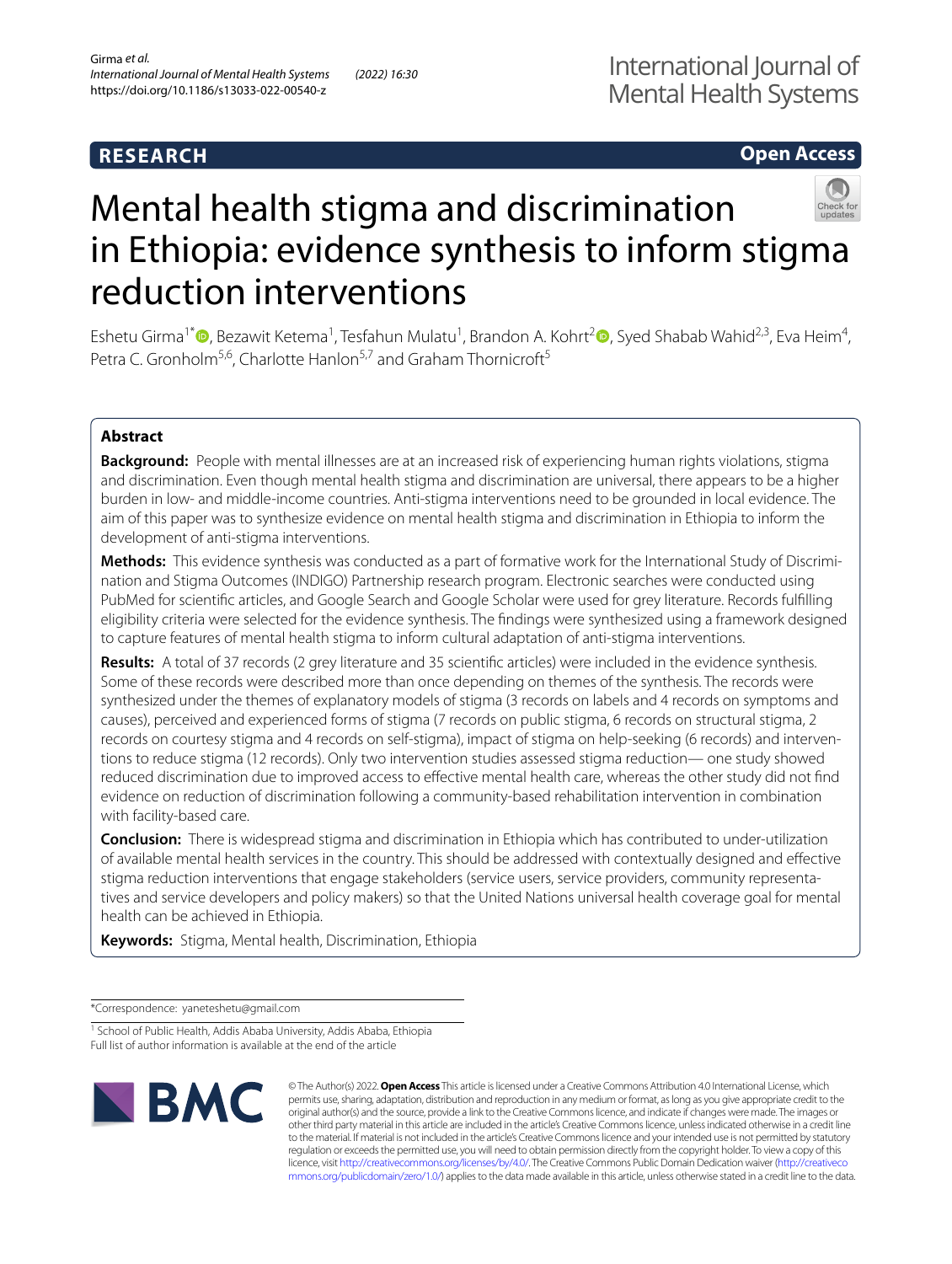# **Introduction**

According to the Global Burden of Diseases, Injuries, and Risk Factors Study 2017, the percentage of global age-standardized Years Lived with Disability (YLD) attributed to mental disorders was 14%, which has had comparably similar levels for nearly three consecutive decades. The study indicated that globally, more than one billion people live with mental disorders and/or substance use disorders. Of these nearly 163 million, 19 million and 175 million people live with major depressive disorder, schizophrenia and substance use disorder, respectively, with depressive disorder being one of the top three leading causes of YLDs in the world [[1\]](#page-15-0).

The World Health Organization (WHO) special initiative for mental health highlighted that nearly four out of fve people with mental illness (including substance use and neurological disorders) do not receive good quality and afordable mental health care globally [[2\]](#page-15-1). People with mental illnesses are prone to suffer violations of human rights and to experience diferent forms of stigma and discrimination  $[2-4]$  $[2-4]$ . Even though the problems of stigma and discrimination are known to be universal, their magnitude and severity vary across countries. Thus, low- and middle-income countries (LMICs) have a higher burden compared with highincome countries [\[5\]](#page-15-3).

Stigma can be conceptualized as experiential (perceived stigma, endorsed stigma, anticipated stigma, received stigma and enacted stigma) or action oriented (public stigma, structural stigma, courtesy stigma, provider-based stigma, and self-stigma). The experiential stigma categories describe how stigma occurs, whereas action oriented stigma forms indicate who/what gives or receives the stigma  $[6, 7]$  $[6, 7]$  $[6, 7]$  $[6, 7]$  $[6, 7]$ . Stigma and discrimination against people with mental illnesses has been described as bringing more challenges to afected people than their primary problem of mental illness itself [[5\]](#page-15-3).

In Ethiopia the prevalence of schizophrenia, bipolar disorder and major depression is reported as 0.5%, 0.63% and 6.8%, respectively  $[8, 9]$  $[8, 9]$  $[8, 9]$ . In a follow up study in a rural part of the country it was highlighted that people with severe mental disorders had a substantially increased risk of death, 13.2% died over a 10 year period, which was almost twice as high as the risk among the general population and amounted to 28 years of life lost per person [[10\]](#page-15-8). Mortality was mostly due to physical health conditions, suggesting that reduced access to healthcare could have contributed, and was shown to be reduced when people had access to mental health care  $[10, 11]$  $[10, 11]$  $[10, 11]$  $[10, 11]$  $[10, 11]$ . The health metrics estimate for Ethiopia in 2017 showed that the YLDs for depression, anxiety, bipolar disorder and schizophrenia contributed an estimated 5.32%, 3.60%, 1.23%, and 0.84% of total YLDs, respectively [\[9](#page-15-7)].

In low-income countries, like Ethiopia, mental disorders are not considered as life threatening, and have not been given due attention by policy makers and service providers [\[12](#page-15-10)]. To address this gap, Ethiopia has implemented scale up of mental health care through integration into primary health care and general medical service since 2012  $[13]$  and planned to have these service in all districts by the end of 2020 [[14](#page-15-12)].

Intervention approaches commonly used to reduce stigma against people with mental disorders are education, contact and protest  $[15]$  $[15]$  $[15]$ . The approach of education focuses on enhancing knowledge and awareness, providing factual information in order to reverse myths, wrongly held beliefs and negative attitudes. The approach of contact (also called social or inter-personal contact) can be direct or indirect and aims to enhance interaction and connection between people through sharing of lived experience, recovery stories and challenges so that the audience can overcome fear, build self-esteem and develop empathy. The approach of protest consists of formal objection to stigmatizing beliefs and discriminating behaviors against people with mental illness through advocacy and emphasizing issues of civil rights [\[7,](#page-15-5) [16](#page-15-14)]. Of these approaches, the strategies known to be most efective are education and contact [\[7](#page-15-5), [17](#page-15-15)[–19](#page-15-16)].

It is very important to consider the variants of stigma and specifc groups afected in order to design efective interventions targeting reduction of stigma and discrimination. This could be achieved by understanding the context of the community where the problem has occurred [[7,](#page-15-5) [20,](#page-15-17) [21](#page-15-18)]. However, there is a lack of up-to-date reviews that synthesize evidence on mental health stigma and discrimination at the country level in Ethiopia.

The International Study of Discrimination and Stigma Outcomes (INDIGO) is a collaboration of research colleagues in over 40 countries worldwide committed to developing knowledge about mental-illness-related stigma and discrimination, both in terms of their origins and their eradication [[22\]](#page-15-19). INDIGO is coordinated by the Centre for Global Mental Health, Institute of Psychiatry, Psychology and Neuroscience at King's College London. Since its inception in 2006, the Indigo Network has produced substantial evidence on the impact of stigma and discrimination  $[3, 23-28]$  $[3, 23-28]$  $[3, 23-28]$  $[3, 23-28]$  $[3, 23-28]$  and has now moved its focus towards identifying methods to reduce stigma and discrimination [[5,](#page-15-3) [19](#page-15-16), [29\]](#page-16-2). A detailed description of the program is available on the INDIGO website [\(http://www.](http://www.indigo-group.org) [indigo-group.org](http://www.indigo-group.org)).

This evidence synthesis was conducted as a part of the UK Medical Research Council-funded INDIGO Partnership research program which aims to develop and test new methods to reduce mental-health related stigma in China, Ethiopia, India, Nepal and Tunisia. The program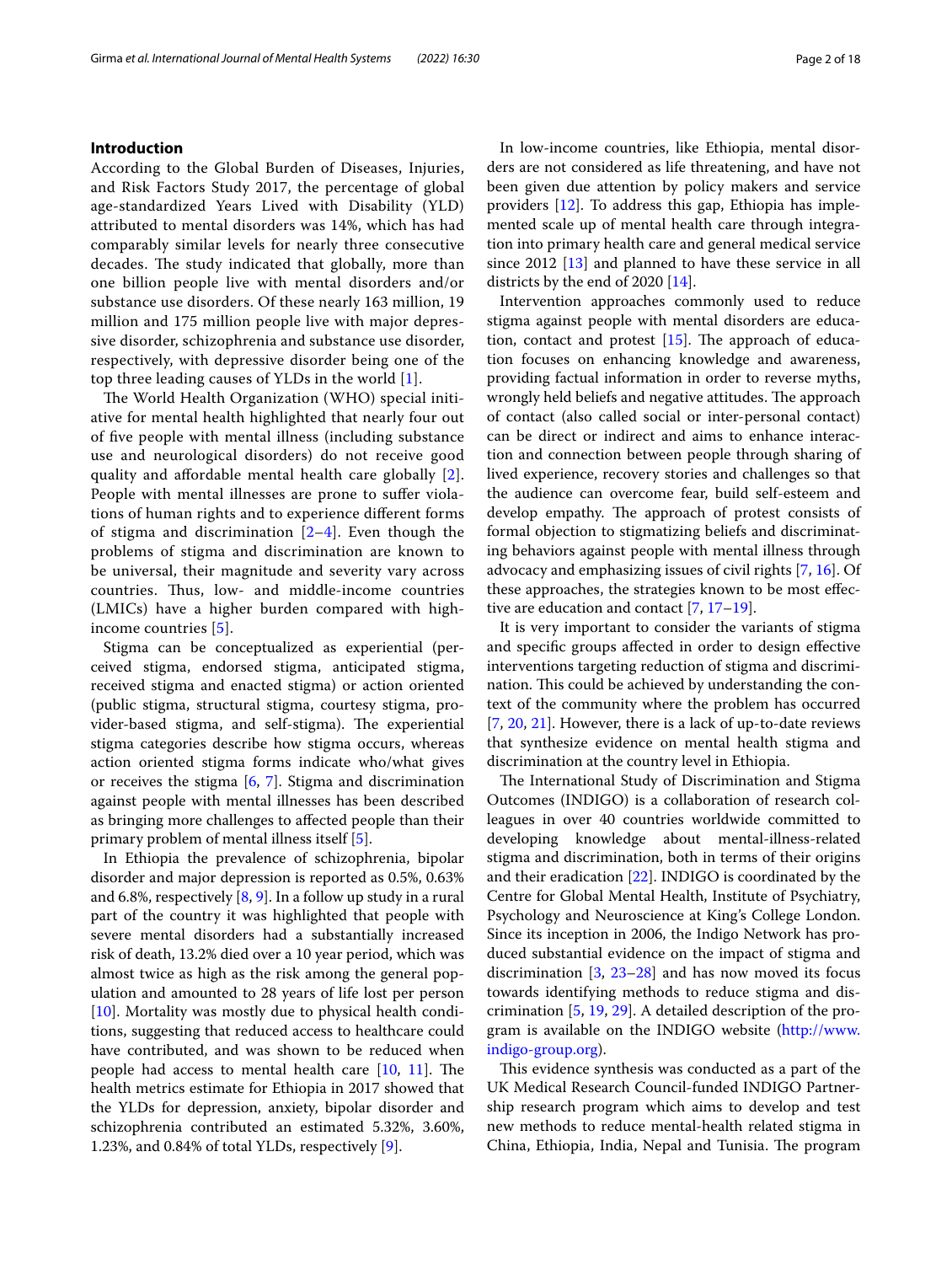is aimed at establishing a research collaboration that enables the development of efective, contextually adapted stigma and discrimination reduction interventions, and at carrying out activities to strengthen the scientifc understanding of mechanisms of action of stigma processes against people with mental illness. As part of the formative work in the program, this evidence synthesis was conducted to describe mental health stigma and discrimination in Ethiopia.

# **Methods**

# **The country context**

Ethiopia is a land-locked country located at the horn of Africa. It is the second most populous country in Africa and has a multilingual and multi-ethnic society. The total estimated population was 108,113,150 in 2020 with a growth rate of 2.56% per annum  $[30]$  $[30]$ . The main religious groups are Ethiopian Orthodox Christian 43.5%, Muslim 33.9%, Protestant 18.5%, traditional 2.7%, Catholic 0.7% and other religions 0.6% [\[31](#page-16-4)].

The health care system in Ethiopia consists of a mixture of public, private and non-governmental health care sectors  $[14]$  $[14]$ . There is a three-tiered health care delivery system containing primary health care units (health post, health center and primary hospital), general hospitals, and specialized hospitals [[14\]](#page-15-12). One of the priority areas of the national health policy stated that appropriate support should be given to the curative and rehabilitative components of health, including mental health  $[32]$  $[32]$ . The country has also implemented a national mental health strategy 2012/13–2015/16 [[33](#page-16-6)], launched new national mental health strategy 2021–2025 [\[34](#page-16-7)], and adopted the WHO Mental Health Gap Action Programme (mhGAP) [[35\]](#page-16-8).

#### **Design and approach**

This evidence synthesis was developed based on the cultural adaptation framework of the INDIGO Partnership program to generate the evidence needed to develop culturally and contextually appropriate anti-stigma interventions. We adopted the framework to extract and synthesize records on explanatory models of stigma, perceived and actual stigma levels, the impacts of stigma on help-seeking, and interventions to reduce stigma and discrimination against people with mental illness.

## **Study selection**

Records in English language published from 2000 onwards about mental health stigma and discrimination in Ethiopia were eligible for this evidence synthesis. In this study, mental illness was operationalized to describe mental health disorders—psychosis/schizophrenia, bipolar disorder anxiety, depression and substance use disorders in particular. The records that contained content related to the domains of the cultural adaptation framework were included. The domains were: explanatory models of stigma (labels for mental illnesses, symptoms and causes of mental illnesses), forms of perceived and experienced stigma, impact of stigma on help-seeking, and interventions to reduce stigma. Stigma was grouped as public, structural, courtesy, and self-stigma based on the situation where prejudice, stereotypes, discrimination or other stigmatizing characteristics occurred. The grouping was based on the definition provided in other studies of stigma [[6](#page-15-4), [7](#page-15-5), [36](#page-16-9)]. Accordingly, public stigma is the stigma at general population level in relation to mental health. Courtesy stigma is the stigma experienced by the family/relatives/friends/others that have a relation/proximity to people with mental illness. Structural stigma is the stigma at the level of institutions/ organizations/health facilities/social systems due to their policies, laws or regulations regarding mental health. Perceived stigma is the beliefs and expectations that an individual has about the community's or society's' stigmatizing attitudes toward people with mental illness. Experienced stigma refers to their actual encounter with stigmatizing attitudes and discriminating behaviour from the community or society. Self-stigma is internalized stigma when stigmatized individuals accept/approve/ apply the mentioned stigma characteristics in their life.

#### **Search strategy**

The literature search was conducted through a range of channels to make sure relevant scientifc articles as well as grey literature were not missed. The databases used for the search of grey literature (governmental and non-governmental reports, policy documents and issue papers) were Google search and Google scholar. Whereas, for peer reviewed scientifc publications the PubMed database was used. The search terms of this evidence synthesis were not necessarily derived from the conceptual framework, rather we used broader approach to capture any literature related to mental health stigma and discrimination. Thus, the relevant concepts for the search were mental health and psychosocial context, stigma and discrimination, mental health system and interventions. For each concept the search terms were exhaustively determined. Each concept was combined with the search terms with "AND", whereas the terms in a concept were combined with "OR" in the search engine (Additional fle [1](#page-15-21): Appendix S1).

## **Record synthesis**

Each record generated from the databases satisfying the eligibility criteria mentioned above was included. Due to the heterogeneity of identifed studies, a narrative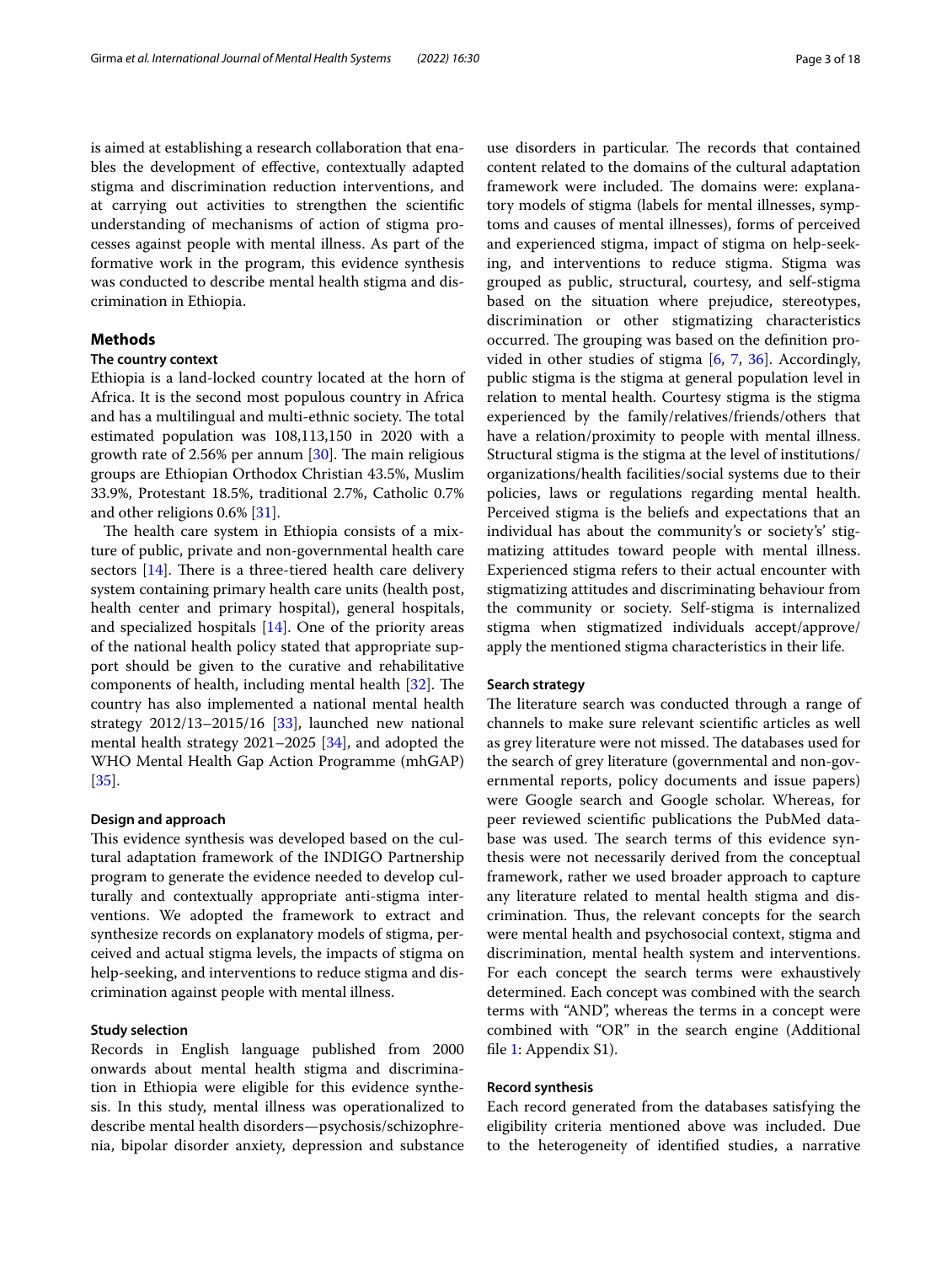synthesis was conducted, structured in accordance with the domains of the conceptual framework.

# **Results**

The initial searches from the electronic databases revealed 13,633 records. Records published before 2000 (1458 records) were excluded. Following the screening, 12,175 records were assessed for eligibility and 12,136 records were excluded (duplicates and irrelevant). The remaining 37 records (2 from grey literature and 35 scientifc articles) were synthesized (Fig. [1\)](#page-3-0).

Some of the included records were synthesized more than once for different themes. Thus, 7 addressed explanatory models of stigma (3 records on labels and 4 records on symptoms and causes) and 19 described perceived and experienced forms of stigma (7 records on public stigma, 6 records on structural stigma, 2 records on courtesy stigma and 4 records on self-stigma). The synthesis also included 6 records on the impacts of stigma on help-seeking, and 12 records on interventions to reduce stigma (Table [1](#page-4-0)).

# **Explanatory models of stigma** *Mental illness labels*

An experience shared by an Ethiopian living abroad and on a temporary visit in the country, stated that she heard the terms "insane" and "crazy" rather than "mentally ill" when national media made announcements for missing people with mental illness [[37](#page-16-10)]. Similarly a clinical psychologist claimed that her clients were repeatedly using the term "I must be really crazy" [\[38\]](#page-16-11).

In a qualitative study among mental health providers, most respondents perceived mental health as a basic component of a person's wellbeing. Some of the participants reported mental health as inter-connectedness of psychological, physical and emotional wellbeing. Others described mental health as being free from mental illness or ability to perform daily functions, and a similar

<span id="page-3-0"></span>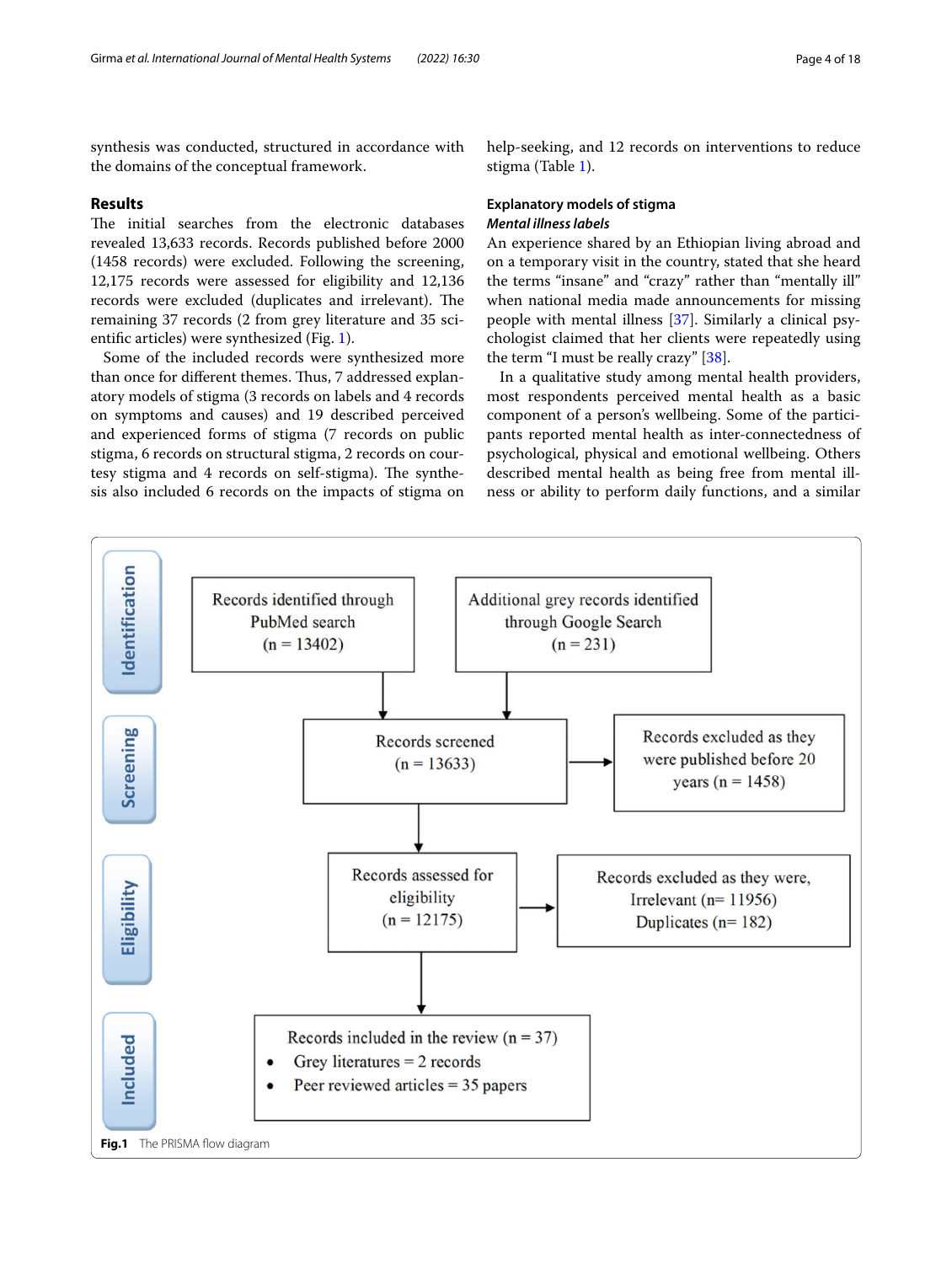<span id="page-4-0"></span>

| Table 1 Synthesized articles                                                   |                                         |                                                |                                                                                                                                    |                                                                                                                                                                                                                                                                                                                                                                                                                                           |                                                                                                                                |                                                                                                                                                            |
|--------------------------------------------------------------------------------|-----------------------------------------|------------------------------------------------|------------------------------------------------------------------------------------------------------------------------------------|-------------------------------------------------------------------------------------------------------------------------------------------------------------------------------------------------------------------------------------------------------------------------------------------------------------------------------------------------------------------------------------------------------------------------------------------|--------------------------------------------------------------------------------------------------------------------------------|------------------------------------------------------------------------------------------------------------------------------------------------------------|
| Author, Year and Journal                                                       | Literature type                         | Sample size and study<br>participants          | Study area                                                                                                                         | Measurement tool/scale                                                                                                                                                                                                                                                                                                                                                                                                                    | Extracted themes from<br>the literature                                                                                        | Main finding of the study                                                                                                                                  |
| Forthal S. et al. (2019).<br>(BMC Psychiatry)                                  | Quantitative cross-sec-<br>tional study | 300 participants with<br>severe mental illness | Community based study<br>South-central Ethiopia<br>in Sodo district, rural                                                         | questionnaire, alcohol use<br>scale—expanded version<br>(BPRS-E), The 36-item<br>tion disability assessment<br>version, Oslo 3-item social<br>and stigma scale (DISC12)<br>test (AUDIT) self-reported<br>nterview, discrimination<br>schedule (WHODAS-2.0)<br>World Health Organiza-<br>disorders identification<br>orief psychiatric rating<br>support scale (OSSS-3)<br>or research (OPCRIT)<br>operational CRITeria<br>Semi-structured | people with mental illness<br>Service users' perspectives<br>on public stigma against                                          | people with schizophrenia<br>cant difference was found<br>discrimination and signifi-<br>High level of experienced<br>between urban and rural              |
| (International journal of<br>mental health systems)<br>Tesfaw G. et al. (2020) | Quantitative cross-sec-<br>tional study | 423 people with schizo-<br>phrenia             | mental specialized hospi-<br>tal) based study at Addis<br>Ababa, Urban central<br>Institution (Amanuel<br>Ethiopia                 | devaluation and discrimi-<br>$\Omega$<br>negative syndrome scal<br>(PANSS) and perceived<br>OSSS-3, positive and<br>nation (PDD) Scale                                                                                                                                                                                                                                                                                                    | Service users' perspectives<br>people with mental illness<br>on public stigma against                                          | among people with schizo-<br>High perceived stigma<br>phrenia                                                                                              |
| Girma E. et al. (2013). (PLoS<br>One)                                          | Quantitative cross-sec-<br>tional study | 845 participants from the<br>community         | study at gilgel gibe field<br>research center, rural<br>Southwest Ethiopia<br>Community based                                      | towards the mentally III<br>Community attitudes<br>(CAMI) scale,                                                                                                                                                                                                                                                                                                                                                                          | public stigma against peo-<br>Public perspectives on<br>ple with mental illness                                                | psychosocial/biological) of<br>tory causes (supernatural/<br>Lower stigma was related<br>and perceived explana-<br>with better education<br>mental illness |
| (International journal of<br>mental health systems)<br>Girma E. et al. (2013)  | Quantitative cross-sec-<br>tional study | 422 people with severe<br>mental illness       | Institution (Jimma univer-<br>sity specialized hospital)<br>town, Urban Southwest<br>based study at Jimma<br>Ethiopia              | Mental Illness (ISMI) Scale<br>Internalized Stigma of                                                                                                                                                                                                                                                                                                                                                                                     | tives on self-stigma and<br>interventions to reduce<br>Service users' perspec-<br>stigma against people<br>with mental illness | stereotypes about people<br>alignment with common<br>There was high feeling<br>of inferiority but less<br>with mental illness                              |
| Hadera E. et al. (2019).<br>(Psychiatry Journal)                               | Quantitative cross-sec-<br>tional study | 384 outpatient service<br>users                | Institution (Jimma univer-<br>sity specialized hospital)<br>town, Urban Southwest<br>based study at Jimma<br>Ethiopia) based study | Perceived devaluation and<br>discrimination (PDD) scale                                                                                                                                                                                                                                                                                                                                                                                   | Service users' perspectives<br>people with mental illness<br>on public stigma against                                          | Perceived prevailing stigma<br>among outpatient mental<br>health care service users                                                                        |
| Reta Y. et al. (2016). (PLoS<br>One)                                           | Quantitative cross-sec-<br>tional study | 820 participants from the<br>community         | Community based study<br>at Jimma town, Urban<br>Southwest Ethiopia                                                                | toward the mentally III<br>Community attitudes<br>(CAMI) scale                                                                                                                                                                                                                                                                                                                                                                            | public stigma against peo-<br>Public perspectives on<br>ple with mental illness                                                | Prevailing negative attitude<br>against people with mental<br>illness                                                                                      |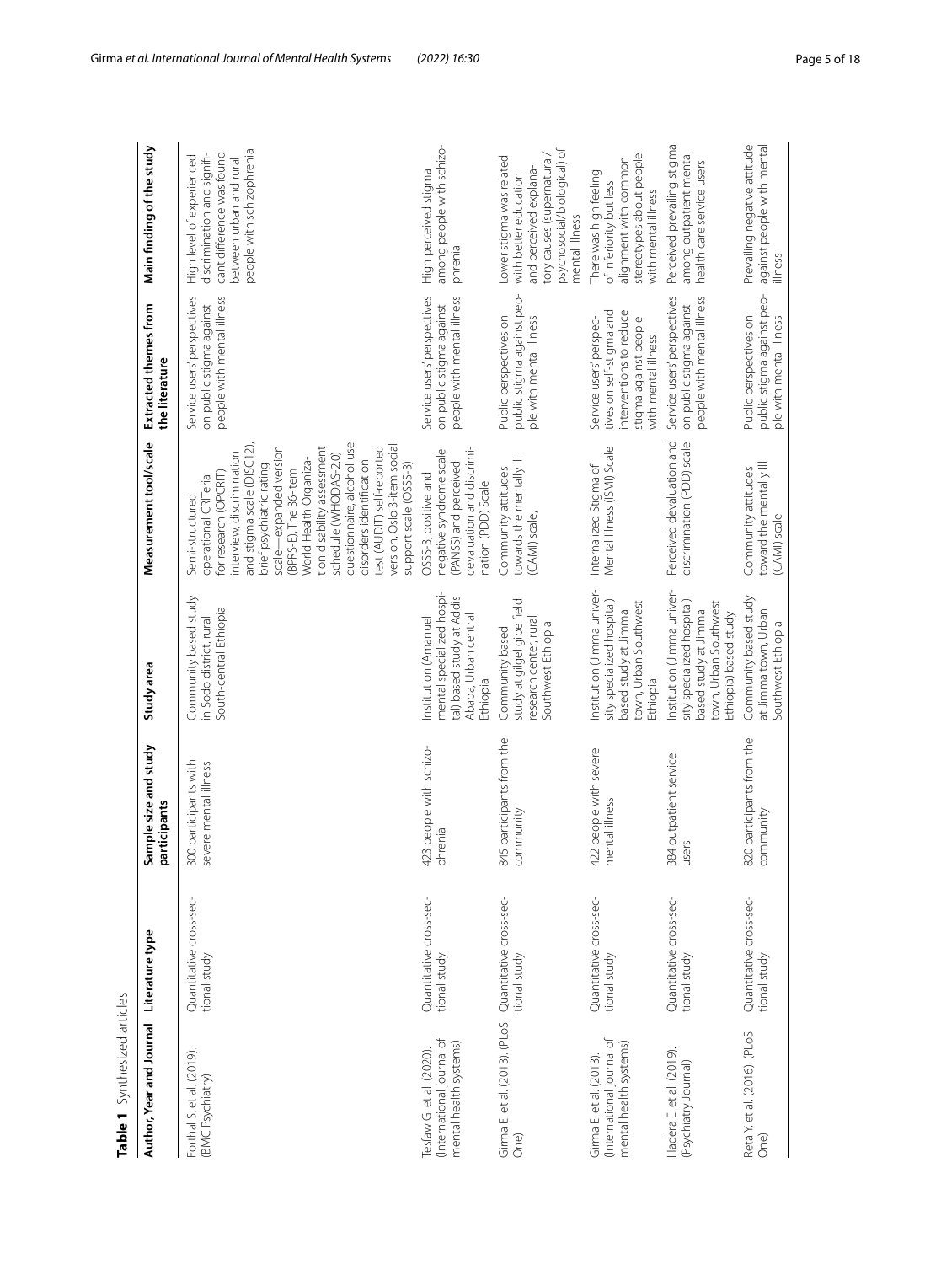| Table 1 $\left($ continued)                                                            |                                         |                                                                                                                                                                            |                                                                                                               |                                                                                                                                                                                                                                                                                                                                                                                                                                                       |                                                                                                                                                                             |                                                                                                                                                                                                                                                                          |
|----------------------------------------------------------------------------------------|-----------------------------------------|----------------------------------------------------------------------------------------------------------------------------------------------------------------------------|---------------------------------------------------------------------------------------------------------------|-------------------------------------------------------------------------------------------------------------------------------------------------------------------------------------------------------------------------------------------------------------------------------------------------------------------------------------------------------------------------------------------------------------------------------------------------------|-----------------------------------------------------------------------------------------------------------------------------------------------------------------------------|--------------------------------------------------------------------------------------------------------------------------------------------------------------------------------------------------------------------------------------------------------------------------|
| Author, Year and Journal                                                               | Literature type                         | Sample size and study<br>participants                                                                                                                                      | Study area                                                                                                    | Measurement tool/scale                                                                                                                                                                                                                                                                                                                                                                                                                                | Extracted themes from<br>the literature                                                                                                                                     | Main finding of the study                                                                                                                                                                                                                                                |
| (2017). (Int J Equity Health)<br>Hailemariam M. et al.                                 | Qualitative study                       | givers and service providers<br>and the facility and<br>2 FGDs (10 per group)<br>with community service<br>50 In-depth interviews<br>with service users, care<br>providers | Community based study<br>South-central Ethiopia<br>in Sodo district, rural                                    | developed for countries<br>implementing PRIME<br>Interview guide was                                                                                                                                                                                                                                                                                                                                                                                  | Service users, caregivers'<br>perspectives on public<br>stigma against people<br>and service providers'<br>with mental illness                                              | medication were the main<br>in accessibility of mental<br>barriers for the engage-<br>Financial problems and<br>health facility and the<br>ment to care                                                                                                                  |
| (2017). (BMC Psychiatry)<br>Abayneh Lempp. et al.                                      | Qualitative study                       | developers at national and<br>39 interviews with<br>service users, care givers,<br>managers and policy<br>makers/planners/service<br>regional level                        | part of Ethiopia) and with<br>Community based study<br>national representatives<br>at Butajira (rural central | countries (Emerald) cross-<br>low- and middle-income<br>mental health systems in<br>developed for Emerging<br>nterview guide was<br>country study                                                                                                                                                                                                                                                                                                     | stigma, structural stigma<br>Service users, caregivers'<br>perspectives on public<br>and service providers'<br>and intervention on<br>stigma                                | in relation to stigma and<br>care, there were barriers<br>access of mental health<br>Despite the increasing<br>awareness                                                                                                                                                 |
| (International journal of<br>mental health systems)<br>Hanlon C. et al. (2017).        | Qualitative study                       | with national and regional<br>policy makers, service<br>developers and district<br>level health office manag-<br>ers<br>17 in-depth interviews                             | Community based study<br>South-central Ethiopia<br>in Sodo district, rural                                    | derived from the adapted<br>health system govern-<br>ance (HSG) evaluation<br>Interview guide was<br>framework                                                                                                                                                                                                                                                                                                                                        | Policy makers' and service<br>developers' perspectives<br>on structural stigma                                                                                              | ferent administrative levels<br>needs to be strengthened<br>government support and<br>commitment to scale-up<br>mental health care. how-<br>in addition to addressing<br>coordination among dif-<br>ever, the leadership and<br>awareness problems<br>There are improved |
| Journal of Mental Health<br>(2019). (International<br>Hailemariam M. et al<br>Systems) | Quantitative cross-sec-<br>tional study | probable cases of severe<br>mental illness<br>369 participants with                                                                                                        | Community based study<br>South-central Ethiopia<br>in Sodo district, rural                                    | and Work, Family and Well-<br>tem Disability Assessment<br>Group's disability measure<br>nterview (SEMI), WHO 12<br>impairment rating check-<br>Barriers to access to care<br>short explanatory model<br>Schedule (WHODAS 2.0),<br>Oslo-3 scale, alcohol use<br>test (AUDIT), discrimina-<br>list (BPIRC), Washington<br>(DISC-12), Brief physical<br>disorders identification<br>tion and stigma scale<br>evaluation (BACE-3),<br>being (WFW) scales | Service users' perspectives<br>on structural stigma, inter-<br>ventions to reduce stigma<br>with severe mental illness<br>and impact of stigma on<br>nelp-seeking of people | highly improves the level of<br>equitable contact coverage<br>Integrating mental health<br>care into primary care                                                                                                                                                        |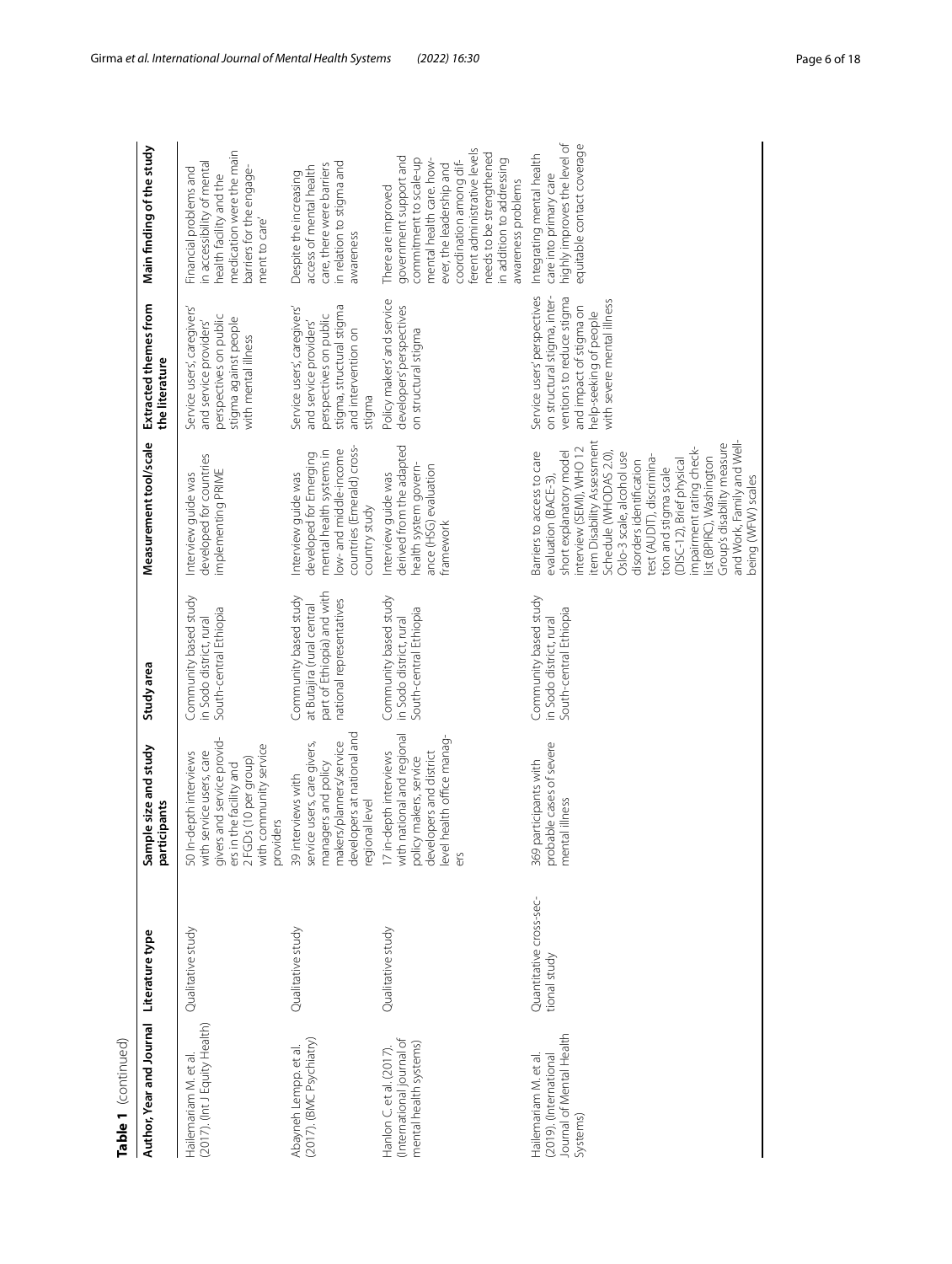| Table 1 (continued)                                                              |                                                               |                                                                                                                                      |                                                                                                                                                           |                                                                                                                                                     |                                                                                                                                                 |                                                                                                                                                                                                                                                        |
|----------------------------------------------------------------------------------|---------------------------------------------------------------|--------------------------------------------------------------------------------------------------------------------------------------|-----------------------------------------------------------------------------------------------------------------------------------------------------------|-----------------------------------------------------------------------------------------------------------------------------------------------------|-------------------------------------------------------------------------------------------------------------------------------------------------|--------------------------------------------------------------------------------------------------------------------------------------------------------------------------------------------------------------------------------------------------------|
| Author, Year and Journal Literature type                                         |                                                               | Sample size and study<br>participants                                                                                                | Study area                                                                                                                                                | Measurement tool/scale                                                                                                                              | Extracted themes from<br>the literature                                                                                                         | Main finding of the study                                                                                                                                                                                                                              |
| (International journal of<br>Abayneh S. et al. (2020).<br>mental health systems) | of change (ToC) develop-<br>Qualitative study, theory<br>ment | liatrists, 3 researchers, 24<br>stakeholders involved in<br>participants (4 psy-<br>service planning<br>$\overline{5}$<br>$\epsilon$ | Ethiopia) and Addis Ababa<br>district (rural south-centra<br>tion-based study at sodo<br>Community and institu-<br>urban central Ethiopia<br>respectively | ToC Maps, workshop and<br>meeting minutes                                                                                                           | administers' perspectives<br>on structural stigma and<br>interventions to reduce<br>service developers' and<br>Service providers' and<br>stigma | program level was the main<br>caregivers for mental health<br>empower service users and<br>service user and caregiver<br>system improvement, the<br>intervention component<br>In order to mobilize and<br>dentified in the ToC                         |
| (Journal of multidiscipli-<br>Girma E. et al. (2014)<br>healthcare)              | Quantitative cross-sec-<br>tional study                       | 422 participants who were<br>caregivers                                                                                              | Institution (Jimma Univer-<br>sity Specialized hospital<br>town, Urban Southwest<br>based study at Jimma<br>Ethiopia) based study                         | items and other literatures<br>Questionnaire adopted<br>from WHO family inter-<br>view schedule stigma                                              | Care givers' perspectives<br>family members' mental<br>on self-stigma due to<br>illness                                                         | an impact on help seeking<br>behavior of people mental<br>Even though the care giv-<br>ers' self-stigma was found<br>to be low, it might have<br>illness                                                                                               |
| Girma E. et al. (2014). (BMC<br>international health and<br>human rights)        | Quantitative cross-sec-<br>tional study                       | 845 participants from the<br>community                                                                                               | study at gilgel gibe field<br>research center, rural<br>Southwest Ethiopia<br>Community based                                                             | sumer families scale and<br>from devaluation of con-<br>Questionnaire adopted<br>other literatures                                                  | Care givers' perspectives<br>on public stigma due to<br>family members' mental<br>illness                                                       | PWMI and it was negatively<br>psychosocial/biological) of<br>of perceived public stigma<br>against family members of<br>tory causes (supernatural/<br>There was moderate level<br>correlated with perceived<br>symptoms and explana-<br>mental illness |
| Assefa D. et al. (2012).<br>(BMC Psychiatry)                                     | Quantitative cross-sec-<br>tional study                       | 212 individuals with<br>schizophrenia                                                                                                | Mental Specialized Hospi-<br>tal) based study at Addis<br>Ababa, Urban Central<br>Institution (Amanuel<br>Ethiopia                                        | mental illness (ISMI) Scale<br>tistical manual of menta<br>disorders, fourth edition<br>and diagnostic and sta-<br>Internalized stigma of<br>DSM-IV | tives towards self-stigma<br>Service users' perspec-<br>among people with<br>schizophrenia                                                      | ing problem among people<br>nearly half of them had the<br>indicated to be the prevail-<br>Internalized stigma was<br>with schizophrenia as<br>problem                                                                                                 |
| Bifftu B. B. et al. (2014).<br><b>BMC Psychiatry</b>                             | Quantitative cross-sec-<br>tional study                       | 411 individuals with<br>schizophrenia                                                                                                | mental specialized hospi-<br>tal) based study at Addis<br>Ababa, Urban Central<br>Institution (Amanuel<br>Ethiopia                                        | mental illness (ISMI) scale<br>Internalized stigma of                                                                                               | tives towards self-stigma<br>Service users' perspec-<br>among people with<br>schizophrenia                                                      | Low stigma resistance was<br>of the participants with<br>reported by nearly half<br>schizophrenia                                                                                                                                                      |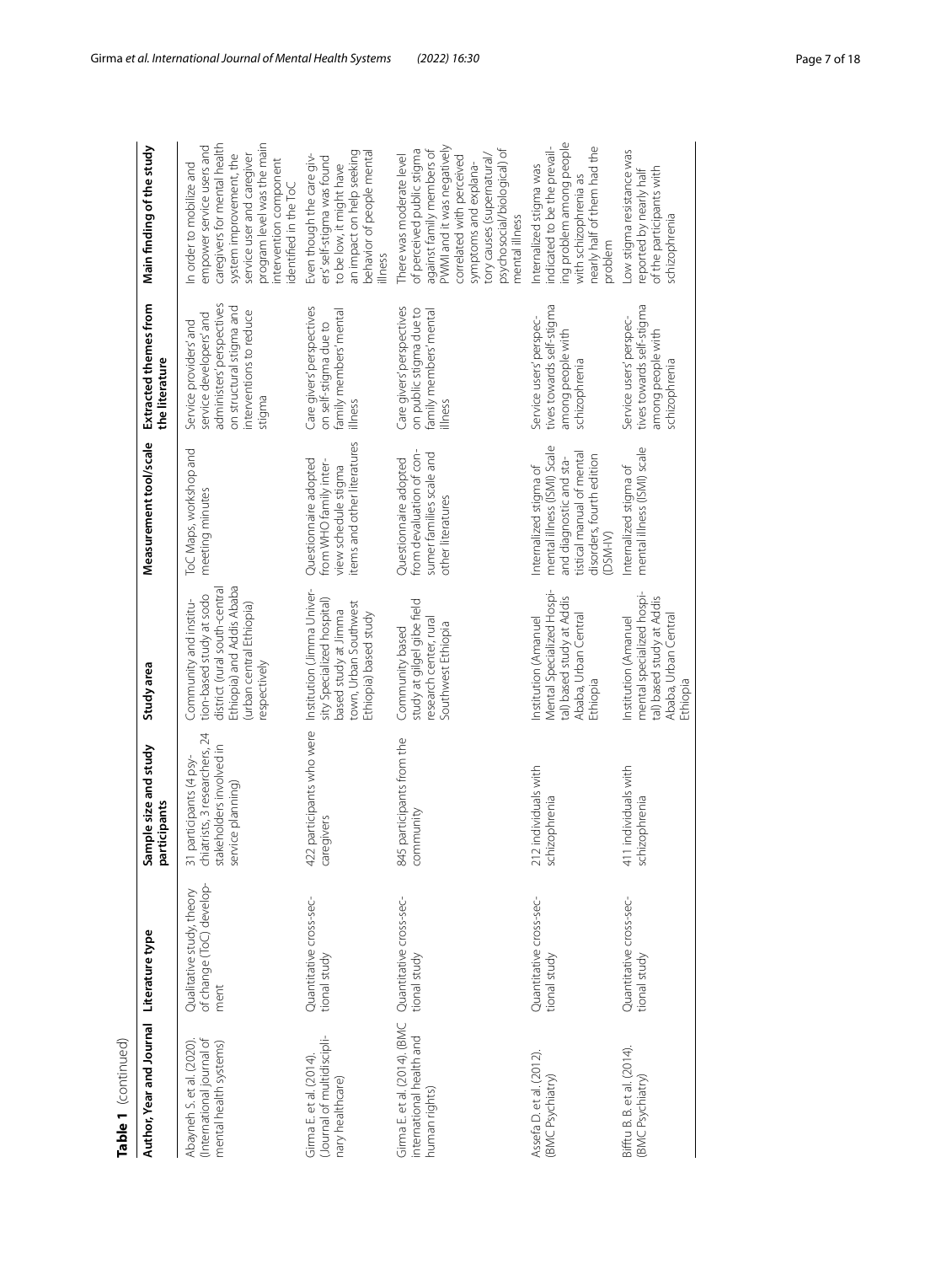| Table 1 (continued)                                                                    |                                         |                                                                                                                                                                                                                       |                                                                            |                                                                                                                                                                                                                                                                                                                                                                                                                                                          |                                                                                                                                               |                                                                                                                                                                           |
|----------------------------------------------------------------------------------------|-----------------------------------------|-----------------------------------------------------------------------------------------------------------------------------------------------------------------------------------------------------------------------|----------------------------------------------------------------------------|----------------------------------------------------------------------------------------------------------------------------------------------------------------------------------------------------------------------------------------------------------------------------------------------------------------------------------------------------------------------------------------------------------------------------------------------------------|-----------------------------------------------------------------------------------------------------------------------------------------------|---------------------------------------------------------------------------------------------------------------------------------------------------------------------------|
| Author, Year and Journal                                                               | Literature type                         | imple size and study<br>Sample size a<br>participants                                                                                                                                                                 | Study area                                                                 | Measurement tool/scale                                                                                                                                                                                                                                                                                                                                                                                                                                   | Extracted themes from<br>the literature                                                                                                       | Main finding of the study                                                                                                                                                 |
| (Substance abuse treat-<br>ment, prevention, and<br>Zewdu S. et al. (2019).<br>policy) | Quantitative cross-sec-<br>tional study | 1500 adults from the com-<br>munity                                                                                                                                                                                   | Community based study<br>South-central Ethiopia<br>in Sodo district, rural | dentification tool (AUDIT)<br>(LTE) questionnaire, 3-item<br>nterview (CIDI), WHO dis-<br>ability assessment sched-<br>Oslo social support (OSS)<br>naire (PHQ-9) for depres-<br>threatening experiences<br>nalized stigma of mental<br>patient health question-<br>2.0, with 12 items, list of<br>questionnaire and inter-<br>nternational diagnostic<br>ule (WHODAS) version<br>Ilness inventory (ISMI)<br>sion, WHO composite<br>Alcohol use disorder | tives towards self-stigma<br>Service users' perspec-<br>among people with<br>alcohol use disorder                                             | medical help and had high<br>most of whom didn't seek<br>prevalence of alcohol use<br>disorder was 13.9% and<br>internalized stigma<br>The twelve-month                   |
| Asher L. et al. (2017). (Glo-<br>balization and Health)                                | Qualitative study (RISE<br>study)       | 35 participants (5 in-<br>depth interviews and 5<br>focus group discussions)<br>with schizophrenia, their<br>and community service<br>caregivers, community<br>leaders and primary<br>composed of people<br>providers | Community based study<br>South-central Ethiopia<br>in Sodo district, rural | of rehabilitation interven-<br>schizophrenia in Ethiopia<br>Used topic guide as part<br>tion for people with<br>RISE) project                                                                                                                                                                                                                                                                                                                            | on help-seeking behavior<br>Care givers' perspectives<br>on the impact of stigma<br>of people with mental<br>illness                          | Physical restraint of people<br>common practice which<br>could restrict them from<br>with schizophrenia was<br>attending the needed<br>medical care                       |
| Fekadu A. et al. (2019).<br>(BMC Psychiatry)                                           | Quantitative cross-sec-<br>tional study | 300 participants with<br>psychosis                                                                                                                                                                                    | Community based study<br>in Butajira, rural central<br>part of Ethiopia    | social support scale (OSS)<br>gap questionnaire (TGQ),<br>(BPRS-E), WHO disability<br>scale-expanded version<br>Operational Criteria for<br>brief psychiatric rating<br>The Butajira treatment<br>WHODAS 2.0), Oslo 3<br>assessment schedule<br>Research (OPCRIT)                                                                                                                                                                                        | Service users' perspectives<br>behavior of people with<br>stigma on help-seeking<br>towards the impact of<br>mental illness                   | Nearly six out of ten partici-<br>experience discrimination<br>work function and might<br>pants had current access<br>which could affect their<br>gap to biomedical care, |
| (Globalization and Health)<br>Souraya S. et al. (2018).                                | Qualitative study                       | providers and officials)<br>and 2 FGDs with commu-<br>nity- based rehabilitation<br>workers<br>18 in depth interviews<br>(people with schizophre-<br>nia, caregivers, service                                         | Community based study<br>South-central Ethiopia<br>in Sodo district, rural | of rehabilitation interven-<br>schizophrenia in Ethiopia<br>Used topic guide as part<br>tion for people with<br>RISE) project                                                                                                                                                                                                                                                                                                                            | people with mental illness<br>Service users' and caregiv-<br>help-seeking behavior of<br>ers' perspectives towards<br>the impact of stigma on | care givers in decision mak-<br>to involve service users and<br>ing towards the treatment<br>It is not common practice<br>options                                         |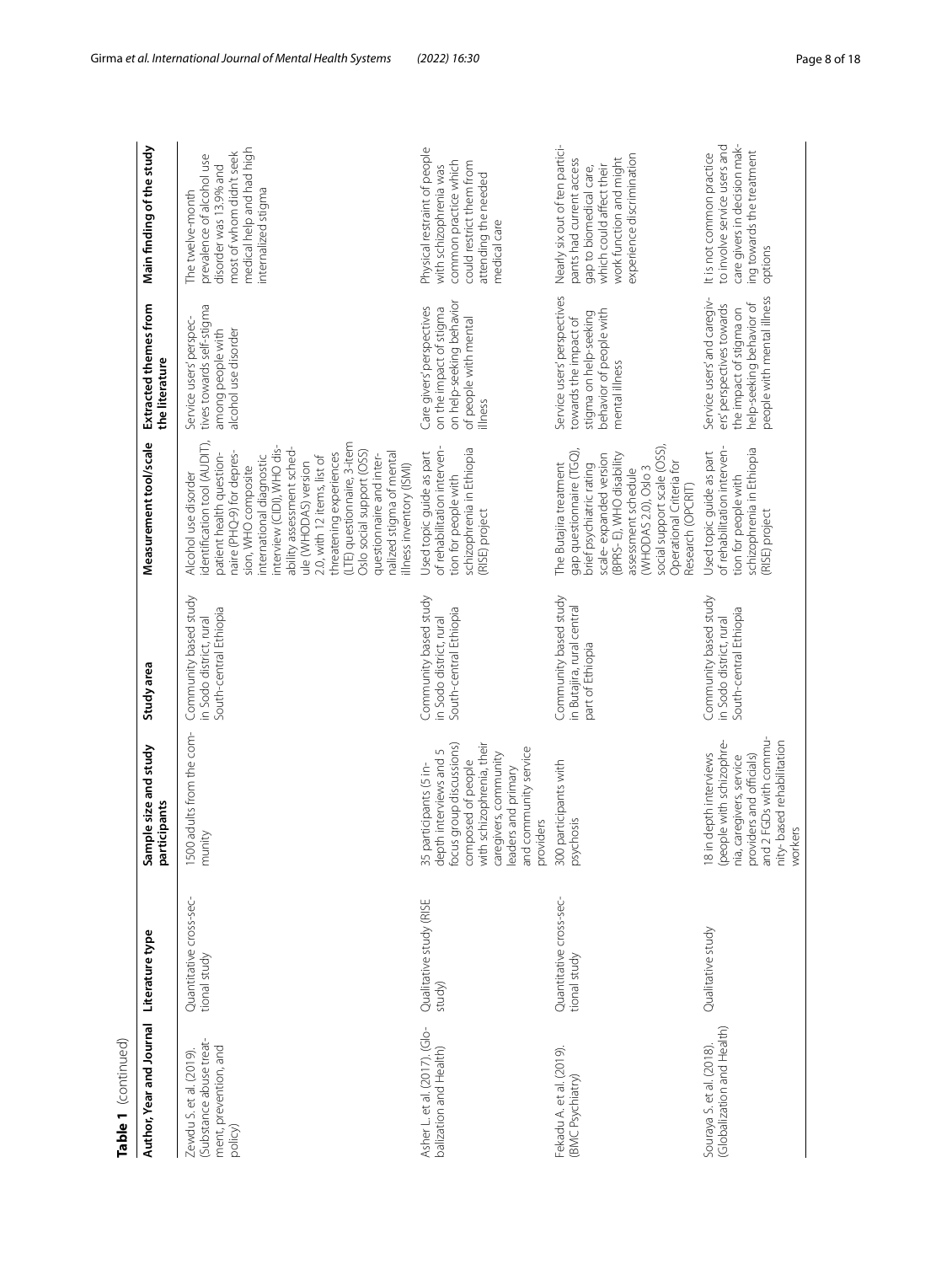| Table 1 (continued)                                                                |                                                   |                                                                                                 |                                                                                                                       |                                                                                                                                                                                                                                                                                                                                                                                                                                                          |                                                                                                                             |                                                                                                                                                                                                    |
|------------------------------------------------------------------------------------|---------------------------------------------------|-------------------------------------------------------------------------------------------------|-----------------------------------------------------------------------------------------------------------------------|----------------------------------------------------------------------------------------------------------------------------------------------------------------------------------------------------------------------------------------------------------------------------------------------------------------------------------------------------------------------------------------------------------------------------------------------------------|-----------------------------------------------------------------------------------------------------------------------------|----------------------------------------------------------------------------------------------------------------------------------------------------------------------------------------------------|
| Author, Year and Journal                                                           | Literature type                                   | Sample size and study<br>participants                                                           | Study area                                                                                                            | Measurement tool/scale                                                                                                                                                                                                                                                                                                                                                                                                                                   | Extracted themes from<br>the literature                                                                                     | Main finding of the study                                                                                                                                                                          |
| (2011). (BMC Psychiatry)<br>Girma E. and M. Tesfaye                                | Quantitative cross-sec-<br>tional study           | 384 participants with<br>psychosis                                                              | Institution (Jimma Univer-<br>sity Specialized Hospital)<br>town, Urban Southwest<br>based study at Jimma<br>Ethiopia | developed based on WHO<br>Encounter Form for Path-<br>ways to care and good's<br>Questionnaire was<br>pathway model                                                                                                                                                                                                                                                                                                                                      | Service users' perspectives<br>behavior of people with<br>stigma on help-seeking<br>towards the impact of<br>mental illness | delay in treatment seeking<br>behavior among people<br>There was significant<br>with psychosis                                                                                                     |
| Tsigebrhan R. et al. (2014).<br>(Schizophrenia Research)                           | Quantitative comparative<br>cross-sectional study | 201 participants with<br>severe mental illness                                                  | Community based study<br>in Butajira, rural central<br>part of Ethiopia                                               | scale and other literatures<br>arthur violence interview,<br>pared based on the mac-<br>nistorical, clinical and risk<br>modified version of the<br>Questionnaire was pre-<br>management (HCR-20)                                                                                                                                                                                                                                                        | Service users' perspectives<br>behavior of people with<br>stigma on help-seeking<br>towards the impact of<br>mental illness | mental illness which alarms<br>among people with severe<br>the need improvement in<br>mental health care access<br>There significantly higher<br>violence victimization<br>level of violence and   |
| Tirfessa K. et al. (2020)<br>(Tropical medicine &<br>international health)         | Quantitative controlled<br>before-after study     | 273 participants as control<br>severe mental illness and<br>239 participants with<br>households | Community based study<br>South-central Ethiopia<br>in Sodo district, rural                                            | Household food insecurity<br>discrimination and stigma<br>mpaired functioning tool<br>2-item version, longitu-<br>Schedule (WHODAS) 2.0<br>scale-12 (DISC-12), WHO<br>scale-expanded version<br>dinal interval follow-up<br>(LIFE-RIFT) and 24-item<br>brief psychiatric rating<br>Disability Assessment<br>evaluation-range of<br>access scale (HFIAS)<br>(BPRS-E)                                                                                      | people with mental illness<br>Service users' perspectives<br>towards interventions to<br>reduce stigma against              | than half of the households<br>to mental health care led to<br>holds' food security of more<br>improvement in the house-<br>The improvement in access<br>with people with severe<br>mental illness |
| (Social psychiatry and psy-<br>Habtamu K. et al. (2018).<br>chiatric epidemiology) | Quantitative cross-sec-<br>tional study           | 324 participants with<br>severe mental illness                                                  | Community based study<br>at Butajira, rural central<br>part of Ethiopia                                               | Interview (CIDI) substance<br>Interview (MINI) Suicidality<br>scale (BPRS-E), Composite<br>national Neuropsychiatric<br>abuse module, Mini Inter-<br>Mental Illness (ISMI) scale<br>Scale, Antipsychotic Side<br>Life Chart Schedule (LCS),<br>nternational Diagnostic<br>effects Checklist (ASC),<br>WHO Disability Assess-<br>unctioning scale (BFS)<br>ment Schedule (WHO-<br>orief psychiatric rating<br>nternalized Stigma of<br>DAS-2.0), Butajira | Service users' perspectives<br>people with mental illness<br>towards interventions to<br>reduce stigma against              | medication side effects, and<br>symptom severity, poverty,<br>internalized stigma among<br>people with severe mental<br>Functional impairment<br>was determined by<br>illness                      |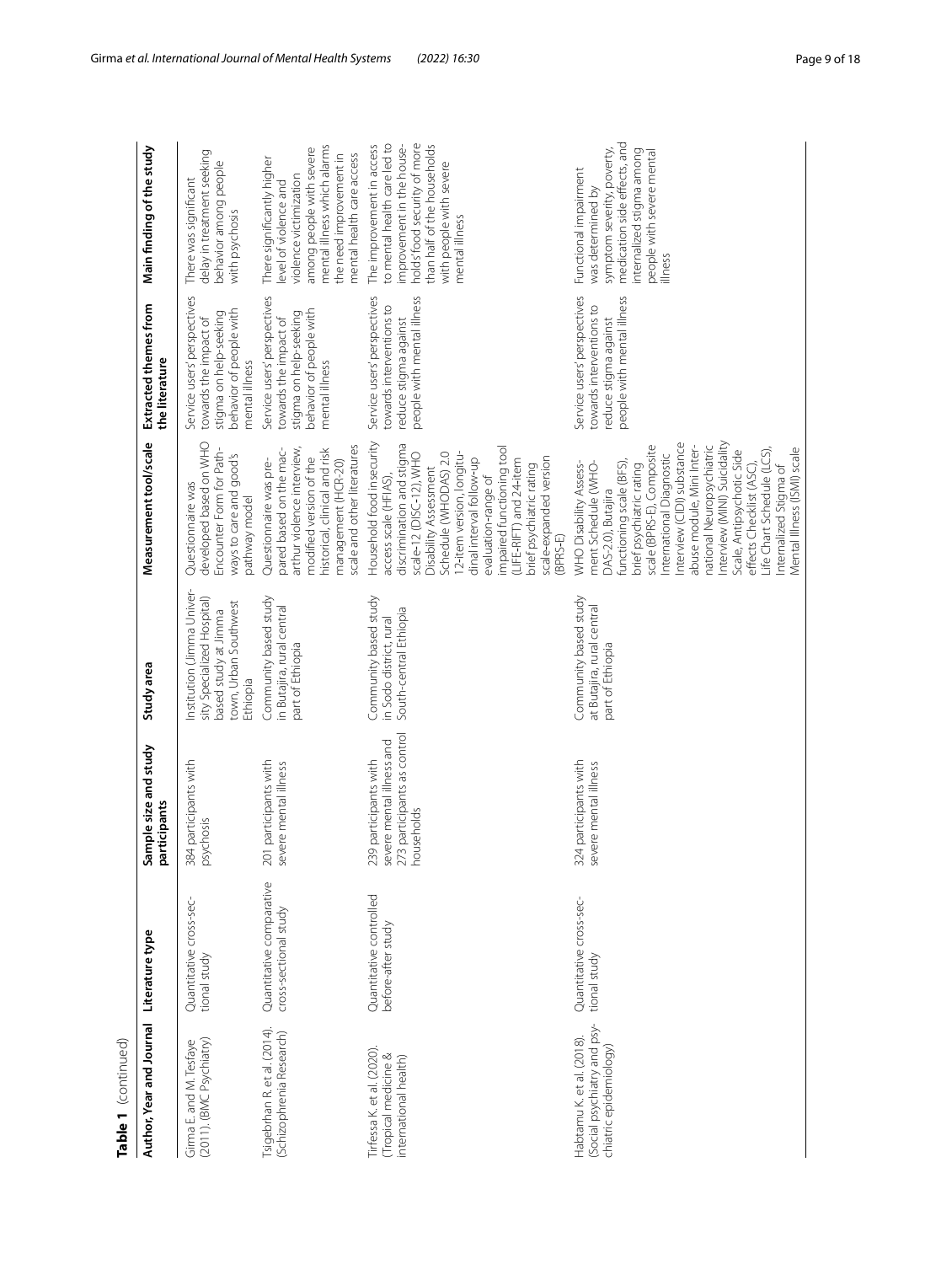| Table 1 (continued)                                                     |                                                                           |                                                                                                                                                                                                                                               |                                                                                    |                                                                                                                                                                                                                                                                                                                                                                                                          |                                                                                                                                                       |                                                                                                                                                                                                                                                                                                                                                                                                               |
|-------------------------------------------------------------------------|---------------------------------------------------------------------------|-----------------------------------------------------------------------------------------------------------------------------------------------------------------------------------------------------------------------------------------------|------------------------------------------------------------------------------------|----------------------------------------------------------------------------------------------------------------------------------------------------------------------------------------------------------------------------------------------------------------------------------------------------------------------------------------------------------------------------------------------------------|-------------------------------------------------------------------------------------------------------------------------------------------------------|---------------------------------------------------------------------------------------------------------------------------------------------------------------------------------------------------------------------------------------------------------------------------------------------------------------------------------------------------------------------------------------------------------------|
| Author, Year and Journal                                                | Literature type                                                           | mple size and study<br>participants<br>నే                                                                                                                                                                                                     | Study area                                                                         | Measurement tool/scale                                                                                                                                                                                                                                                                                                                                                                                   | Extracted themes from<br>the literature                                                                                                               | Main finding of the study                                                                                                                                                                                                                                                                                                                                                                                     |
| Asher L. et al. (2015). (PloS<br>One)                                   | Qualitative study                                                         | interviews and 5 FGDs<br>with service users (people<br>with schizophrenia),<br>respectively, 16 in-depth<br>Two consecutive work-<br>shops with 8 mental<br>caregivers and service<br>health experts and 12<br>community leaders<br>providers | Intervention development<br>work in sodo district, rural<br>South-central Ethiopia | workshop notes, site visits<br>tion, data extraction and<br>and in-depth consulta-<br>interview guide                                                                                                                                                                                                                                                                                                    | Service users, care givers'<br>and providers' perspec-<br>tives towards interven-<br>tions to reduce stigma<br>against people with<br>mental illness  | taining work function, social<br>community-based rehabili-<br>with culturally appropriate,<br>People with schizophrenia<br>perceived to be addressed<br>nave challenges in main-<br>rienced stigma which are<br>and family role and expe-<br>acceptable and feasible<br>ation intervention                                                                                                                    |
| Asher L. et al. (2018). (BMC<br>Psychiatry)                             | Follow up mixed method<br>(qualitative and quantita-<br>tive) pilot study | caregivers, community<br>31 individuals (people<br>members and service<br>with schizophrenia,<br>providers)                                                                                                                                   | study at Sodo district, rural<br>Community based pilot<br>South-central Ethiopia   | Discrimination and Stigma<br>and Clinical Global Impres-<br>Questionnaire (IEQ), WHO<br>Questionnaire-9 (PHQ-9).<br>Schedule (WHODAS) 2.0<br>orders Identification Test<br>scale 1, Alcohol Use Dis-<br>nvolvement Evaluation<br>Scale-12 (DISC-12) sub-<br>(AUDIT), Patient Health<br>Used topic guide, data<br>Disability Assessment<br>measurement scales;<br>extraction form, and<br>sion (CGI)      | Service users', care givers'<br>and providers' perspec-<br>tives towards interven-<br>tions to reduce stigma<br>against people with<br>mental illness | care for people with schizo-<br>which should be used with<br>pilitation intervention was<br>the existing facility-based<br>proven to be acceptable<br>Community-based reha-<br>and feasible approach<br>ohrenia                                                                                                                                                                                               |
| (Epidemiology and psychi-<br>Hanlon C. et al. (2019)<br>atric sciences) | tional cohort study (PRIME<br>Quantitative interven-<br>study)            | 245 participants with<br>severe mental illness                                                                                                                                                                                                | Institution based study at<br>Sodo district, rural South-<br>central Ethiopia      | Stigma Scale-12 (DISC-12),<br>dentification Test (AUDIT)<br>and three-item oslo social<br>Scale, expanded version<br>BPRS-E), WHO Disability<br>locally validated version<br>the Discrimination and<br>Brief Psychiatric Rating<br>Questionnaire (PHQ-9)<br>treatment'subscale of<br>ule (WHODAS),'unfair<br>support scale (OSS-3)<br>Alcohol Use Disorder<br>of the Patient Health<br>Assessment Sched- | people with mental illness<br>Service users' perspectives<br>towards discrimination<br>reduce stigma against<br>and interventions to                  | trict level. The follow up has<br>of participants had received<br>ures, depression symptoms,<br>received the treatment had<br>symptoms, disability meas-<br>discrimination, restraining,<br>treatment available at dis-<br>Nearly less than one third<br>evealed that those who<br>significant improvement<br>alcohol use disorder and<br>n severe mental illness<br>the minimum required<br>suicidal attempt |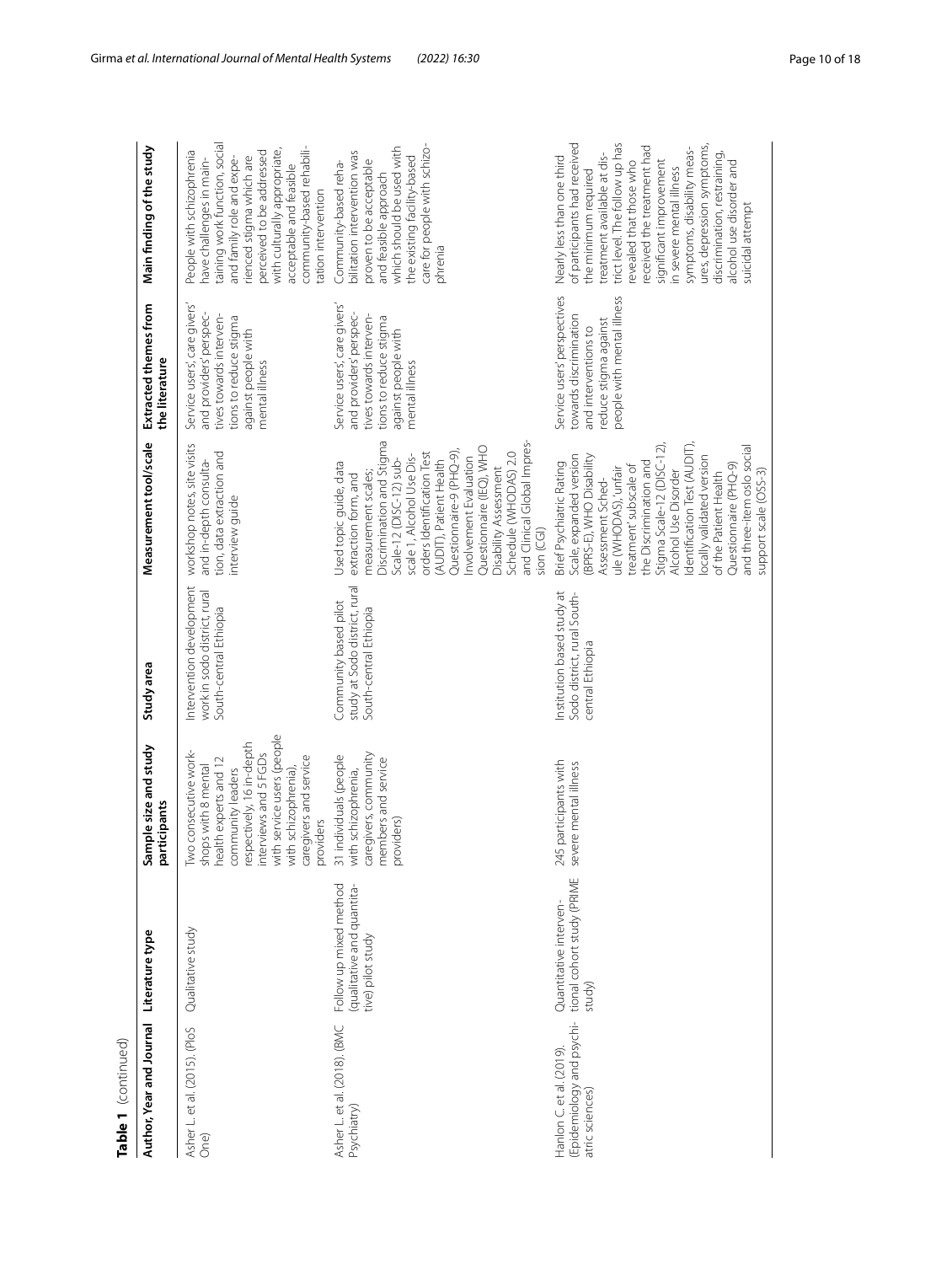| Table 1 (continued)                       |                                                               |                                                                     |                                                                                                        |                                                                                                                                                                                                                                                                                                                                                                                                                                   |                                                                                                                |                                                                                                                                                                              |
|-------------------------------------------|---------------------------------------------------------------|---------------------------------------------------------------------|--------------------------------------------------------------------------------------------------------|-----------------------------------------------------------------------------------------------------------------------------------------------------------------------------------------------------------------------------------------------------------------------------------------------------------------------------------------------------------------------------------------------------------------------------------|----------------------------------------------------------------------------------------------------------------|------------------------------------------------------------------------------------------------------------------------------------------------------------------------------|
| Author, Year and Journal Literature type  |                                                               | Sample size and study<br>articipants                                | Study area                                                                                             |                                                                                                                                                                                                                                                                                                                                                                                                                                   | Measurement tool/scale Extracted themes from<br>the literature                                                 | Main finding of the study                                                                                                                                                    |
| Asher L et al. (2021)<br>Lancet preprint) | cluster-randomized<br>Quantitative study<br>controlled trial) | pants with schizophrenia<br>arm, 79 and 87 partici-<br>respectively | In intervention and control Community based study<br>South-central Ethiopia<br>at Sodo district, rural | ment Schedule (WHODAS<br>Butajira Functioning Scale<br>$Stigma$ Scale-12 (DISC-12).<br>Patient Health Question-<br>Receipt Inventory (CSRI),<br>Questionnaire (IEQ) and<br>nvolvement Evaluation<br>Global Impression (CGI)<br>Adapted Client Service<br>Rating Scale-Expanded<br>WHO Disability Assess-<br>score, Chart Schedule,<br>(BPRSE) score, Clinical<br>2.0), Brief Psychiatric<br>Discrimination and<br>naire-9 (PHQ-9) | Service users' perspectives<br>people with mental illness<br>towards interventions to<br>reduce stigma against | munity based rehabilitation<br>After 12 months of com-<br>However, it didn't found<br>was effectively reduced<br>evidence on reduction<br>intervention, disability<br>stigma |
|                                           |                                                               |                                                                     |                                                                                                        |                                                                                                                                                                                                                                                                                                                                                                                                                                   |                                                                                                                |                                                                                                                                                                              |

| Ł |
|---|
|   |
|   |
|   |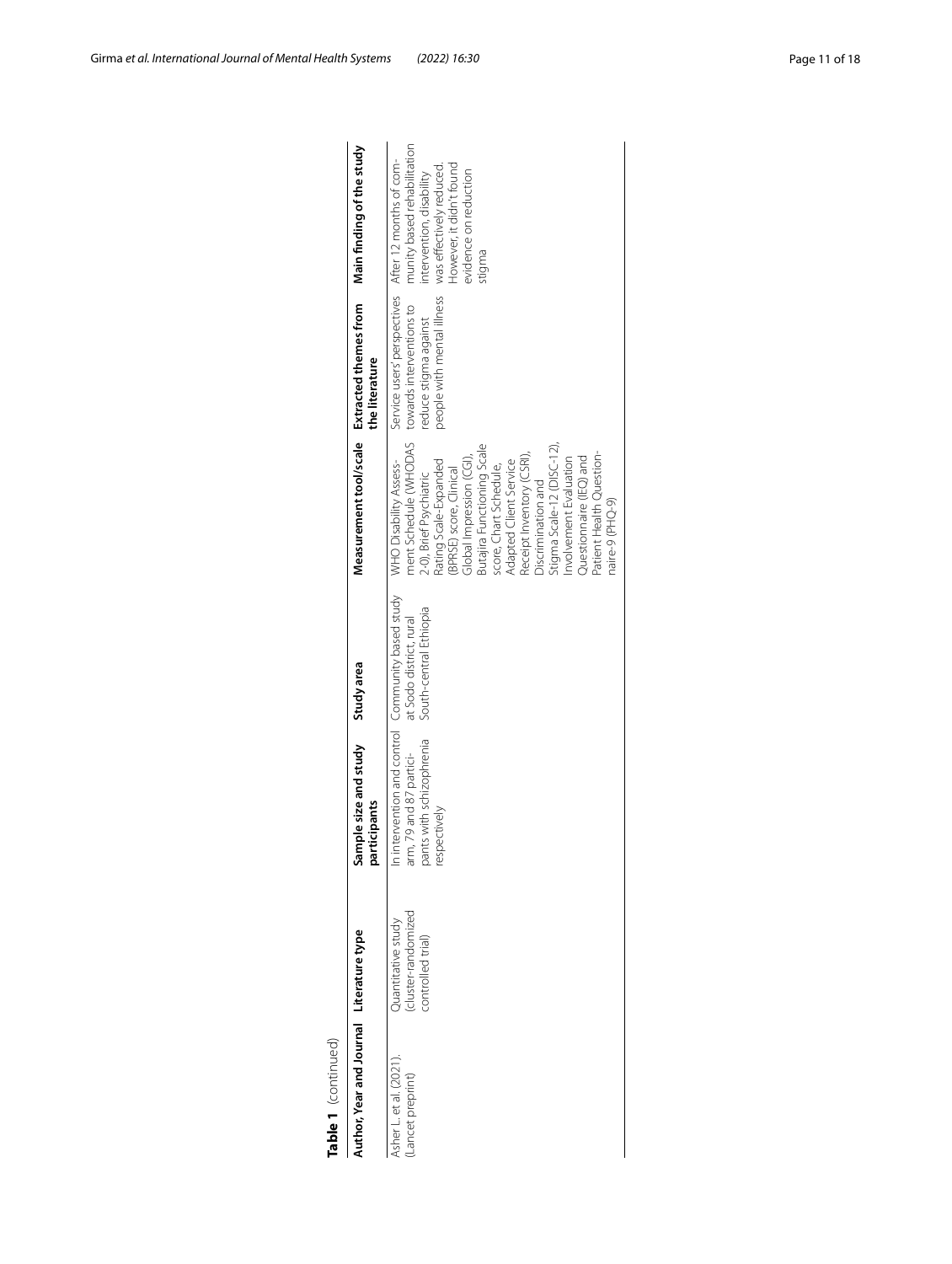number of respondents described it in relation to behaving in an acceptable way in a society or workplace [\[39\]](#page-16-12).

#### *Perceived causes and symptoms of mental illnesses*

In a focus group discussion among religious leaders, health workers and community participants in the northern part of the country, the perceived common causes of mental illness pointed out were; controlled by evil spirit due to violation of God's rules, attack by devil spirit, grief from loss of a loved one, poverty, too much thinking, and substance use [\[40\]](#page-16-13). In the same study, most participants characterized people with mental illness as aggressive and violent physically. They also mentioned the fear of danger imposed by people with mental illness as a cause of stigma. In a study among health workers, community members and traditional healers, participants perceived that the expression of negative emotions could help to recognize depression and anxiety, whereas bizarre or unusual behavior could help to recognize psychosis [\[41\]](#page-16-14).

A study in a rural part of the country revealed genderrelated diferences. Community responses to individuals with severe mental illness were reported to vary according to gender and visible symptoms in public spaces. Participants described feelings of sympathy and pity towards women who were visibly ill in public spaces. The reason for being more compassionate was due to considering the impact of the illness on a woman's domestic role, and the ability to have and care for her family. According to this study, diagnoses of mental illness in women were often kept secret or concealed within the home. Women with mental illnesses were still responsible for their family and household obligations and received less social support from their family. This made women vulnerable to neglect, sexual exploitation, and abuse [\[42](#page-16-15)].

According to one study among health workers, community members and traditional healers, the perceived causes of mental illnesses were related to psycho-cultural inappropriateness (culturally unacceptable behaviors, violating societal taboos, unfavorable attitudes, and lack of balance towards socially acceptable values), religious/ spiritual factors, social difficulty, behavioral disturbance, cognitive-emotional impairment, disaster and economic deprivation, difficulties in adapting to environmental changes, substance abuse, and physical/medical conditions [\[41](#page-16-14)]. In a population-level study of mental distress in a rural part of the country, psychosocial stressors/ stressful life events were predominant and strongly related with common mental illnesses [\[43](#page-16-16)].

# **Perceived and experienced forms of stigma** *Public stigma*

According to a qualitative study which involved 26 mental health practitioners or educators, participants perceived community stigma as soon as individuals with severe mental illness were seen outside their homes, regardless of gender [\[39](#page-16-12)]. In a population-based study among people with severe mental illness, 63.3% of 300 participants had experienced discrimination in the previous year, mainly by being avoided or shunned because of mental illness [[44\]](#page-16-17). An institution-based study in an urban setting reported similar fndings of perceived stigma (62.6%) among 423 people with schizophrenia [\[45](#page-16-18)].

A study that assessed the community's attitude towards mentally ill in the south-west part of Ethiopia has shown that rural residents had signifcantly higher scores for perceived stigma as compared to urban residents. It was indicated that there was a negative association between degree of perceived stigma and the level of education. Those with higher scores of perceived supernatural causes or perceived psychosocial and biological causes had lower stigma scores [[46\]](#page-16-19). In another similar study in the general public, there were higher perceived stigma scores towards people with mental illness among those with government or private employment, who were married, or had completed secondary school as compared to housewife, single, or completed primary education respectively [[47](#page-16-20)].

In a facility-based study of south-west Ethiopia, the prevalence of perceived high and low stigma was 51% and 44% respectively among 384 people with mental illness seeking outpatient mental health care. In this study, substance use history, lack of family support and medication side efects were associated with higher perceived stigma [\[48](#page-16-21)]. In a qualitative study in a rural region of Ethiopia, the chance of marrying was perceived to be lower for individuals (both genders) with severe mental illness, because of the difficulty in finding a partner and starting a family due to perceived dangerousness and the prevalent stigma of mental illness. Men had a better chance of fnding a partner after treatment than women, as impaired functioning due to severe mental illness was perceived to afect the ability to cook, care and clean among women. Women also have a higher risk of being separated or divorced due to a mental illness. If a woman was unable to perform the expected family role, the participants mentioned that she might be sent back to her family. For men, the risk of being abandoned due to mental illness was much lower [[49](#page-16-22)].

#### *Structural stigma*

There are only few studies assessing structural stigma in Ethiopia. One of these is a qualitative study that included representatives from national and regional planners, service developers and policy makers of Ethiopia. The participants mentioned that there was government commitment and support for integration of mental health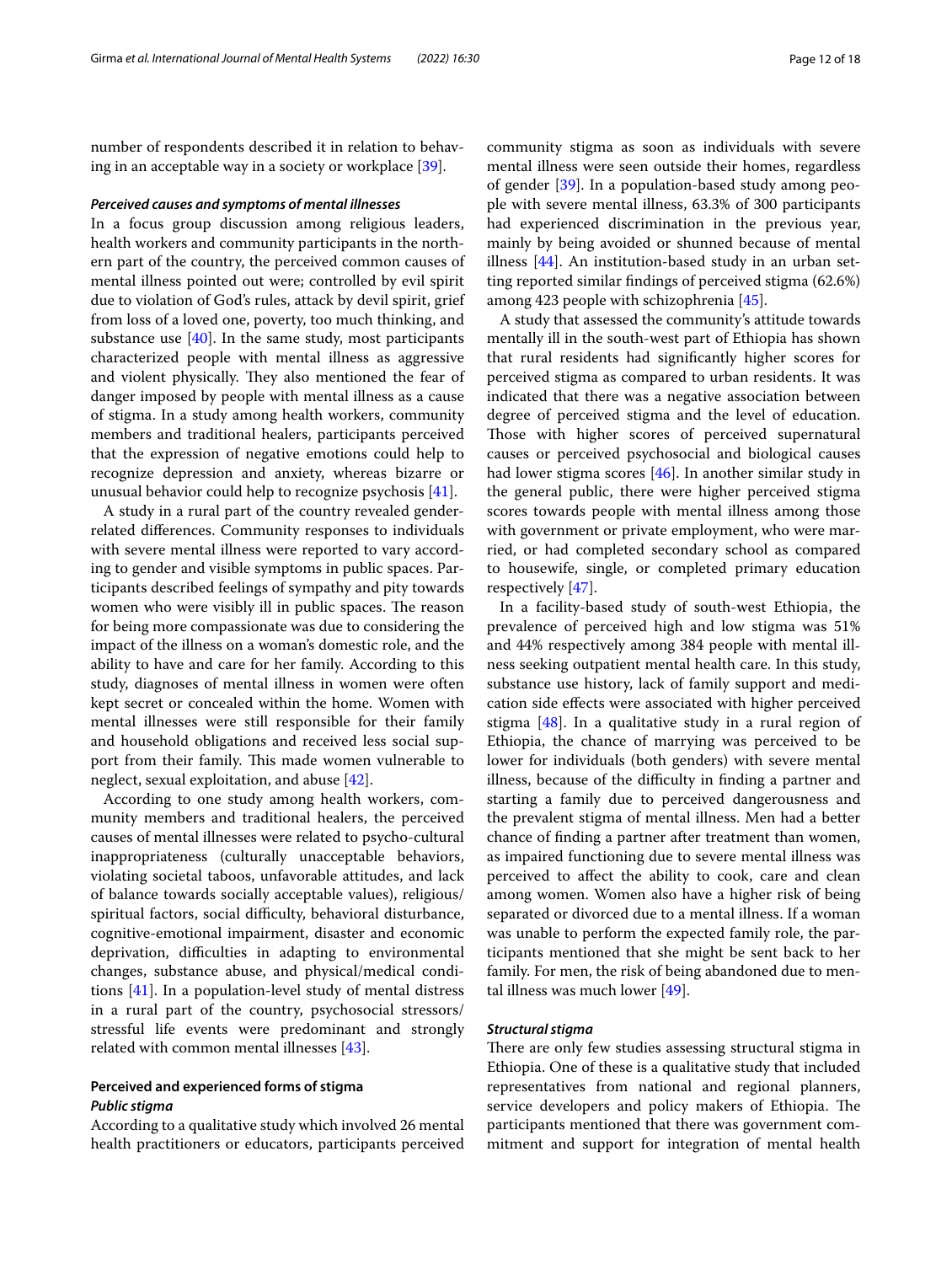services at the primary health care level. Nevertheless, it was described that there were problems with regards to awareness, transparency, stakeholder involvement and coordination in mental health care planning and decision making. In addition, shortage of medication supplies and lack of community mobilization for mental health, and inadequate health management information system indicators needed for monitoring were among the structural barriers for mental health care scale-up in Ethiopia [\[50](#page-16-23)]. In a related community-based study among people with severe mental illness, those who were never engaged with mental health care perceived the cost of treatment as one of the barriers, and the fear of being treated diferently was also mentioned by some participants [[51\]](#page-16-24).

In a qualitative study involving service users, caregivers and service providers, it was mentioned that the longer duration of treatment and inaccessible nature of the facilities providing the care were identifed as the main barriers for engagement with mental health care, in addition to fnancial problems [\[52\]](#page-16-25). Additionally, people with schizophrenia and their caregivers had limited capacity to make a decision as the treatment options were limited, not feasible and difficult to access [[53\]](#page-16-26).

In a study about barriers and facilitators of service user involvement in mental health system strengthening, participants perceived prevailing negative attitudes towards mental health and towards people with mental illness among service providers, managers and policy developers. Lack of prioritization of mental health in policy development, and a lack of legislation, or culture of working with people with mental illness as partners were additional structural barriers for involvement of service users in policy drafting and planning, service development and quality monitoring [[54\]](#page-16-27). A similar qualitative study on service user involvement in mental health system strengthening found unreliable medication supplies as a source of dissatisfaction among service users and service providers. Additionally, problems with regards to communication between service users and providers and a lack of evidence-based information about the medication options were also mentioned as barriers for involvement [\[55](#page-16-28)].

#### *Courtesy stigma*

Community-based studies in the south-west part of Ethiopia indicated that caregivers of people with mental illness isolated themselves from social life due to fear of public stigma and discrimination  $[56, 57]$  $[56, 57]$  $[56, 57]$  $[56, 57]$ . They felt shame or embarrassment about the family member's illness. They were worried that other people would find out about the illness and preferred to hide and keep it as a secret from other people and when visiting social events with their family member. It was indicated that family stigma was found to be moderately high and that being a rural resident was signifcantly associated with higher stigma scores. However, having a better explanation of mental illnesses was associated with decreased stigma.

#### *Self‑stigma*

A study in a specialized psychiatric hospital in Addis Ababa indicated internalized stigma as the prevailing problem among people with schizophrenia. Nearly half of 212 participants had moderate to high self-stigma scores [[58\]](#page-16-31). In another study from the same setting, around half of the participants reported low stigma resistance (the ability to remain unafected by the stigma) [[59](#page-16-32)].

An investigation from southern rural Ethiopia indicated that more than two thirds of people with alcohol use disorder had internalized stigma [[60\]](#page-16-33). In a similar study, higher self-stigma scores were related to being female, having a history of traditional treatment, and a higher perceived supernatural explanation of mental illness [[61\]](#page-16-34).

#### *Impact of stigma on help‑seeking*

There can be delayed treatment seeking behavior among people with mental illness. In a study among people with alcohol use disorder in a rural south-central part of Ethiopia, more than 80% of the participants did not receive any medical help for their illness [\[60](#page-16-33)]. Another study in south-west Ethiopia has showed that 65.1% of participants came for treatment after signifcant delays and more than half of them had tried traditional options (religious or herbal) before their arrival to the health facility. Those with symptoms like abdominal pain and headache were more likely to seek care early [\[62](#page-16-35)].

According to a qualitative study among mental healthcare providers [\[39](#page-16-12)], the majority of participants perceived that people should rely mainly on interventions from religious institutions to address mental health and wellbeing issues. This factor, in addition to inaccessibility of mental healthcare, is related to the high stigma around seeking modern mental health interventions, as opposed to the normative process of seeking help from the church. In another community-based study on plans to improve mental health care access among people with severe mental illness, some respondents perceived stigma to be one of the barriers to non-engagement, although they did not think it would prevent attendance for most people [[51\]](#page-16-24).

The practice of involving people with mental illnesses in decision making on treatment options is not common. A study in a rural part of the country among people with schizophrenia revealed that the main decision makers were the caregivers and health workers. People with mental illnesses were merely consulted with regard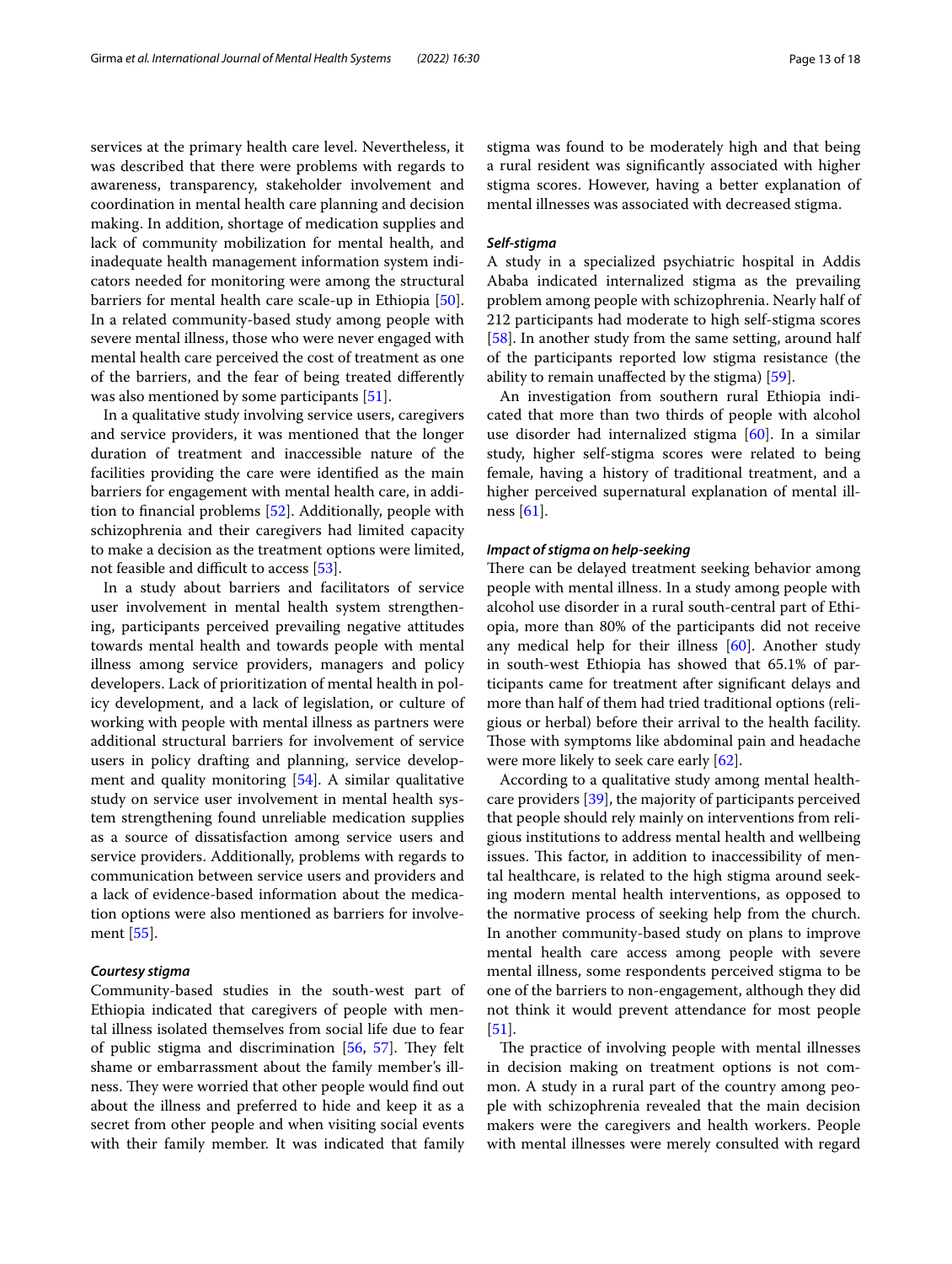to their treatment options, which indicated the prevailing pervasive stigma.

A study in a rural setting of Ethiopia found that people with severe mental illness were more likely to be victims than perpetrators of violence, but that perpetration of violence was more common than in the general population and refected a lack of access to mental health care [[63\]](#page-17-0). A study in a rural central part of the country among people with psychosis showed that nearly half had lifetime or current gaps in accessing biomedical care, and from those who received care, more than two thirds had minimally inadequate care [\[64](#page-17-1)].

#### *Interventions to reduce stigma*

A research PRogramme for Improving Mental HealthcarE (PRIME), which evaluated the impact of integrated mental health care in primary care in rural Ethiopia highlighted that, in addition to enhancing mental health care access and work functioning of people with severe mental illness, reducing discrimination could be important to reduce household food insecurity [\[65](#page-17-2)]. In another report of the same programme, although only less than one third of participants had received the minimum required treatment available at district level, there were signifcant improvements in clinical and social outcomes of people with severe mental illness. It was revealed that those who received the treatment had signifcant improvement in severe mental illness symptoms, disability measures, depression symptoms, discrimination, restraint, alcohol use disorder and suicidal attempt [[66](#page-17-3)].

Studies conducted to develop and evaluate the community-based rehabilitation intervention (CBR) for people with schizophrenia in Ethiopia (RISE) have indicated that the approach could be cost-efective and acceptable, if it could be used with the available care in the facility and considering the setting of the community. This intervention approach is composed of home visits by trained (about the intervention) representatives from the community, community mobilization, and family support groups [\[67](#page-17-4), [68](#page-17-5)]. As per fndings of 12-month cluster randomized controlled trial from RISE, disability was efectively reduced following a combination of CBR and task-shared facility-based care for people with schizophrenia. However, there was no evidence that CBR had an impact on discrimination as measured by Discrimination and Stigma Scale-12 (DISC-12) [\[69\]](#page-17-6).

In research to inform the development of care for people with severe mental illness, stakeholders mentioned that the interventions should focus on re-establishing the living conditions of people with severe mental illness. They described that it could be challenging and might need a longer duration to achieve daily necessities, as poverty is the underlying condition for them. The innovative care for chronic conditions framework was adapted for the rural setting considering the importance of tackling stigma in the community, and using the role and resources of the families, community workers, traditional and religious leaders in addition to biomedical care [[70\]](#page-17-7).

It was indicated that awareness-raising component was included as a strategy for reduction of stigma and discrimination at the community level in rural Ethiopia [[71\]](#page-17-8). Thus, using the community health workers especially health extension workers in rural Ethiopia could be important to enhance the community awareness due to their proximity to the community. Engaging the service users and caregivers in the awareness raising training could be efective in reducing public stigma [\[55](#page-16-28)].

An assessment of health workers' beliefs and attitudes in rural Ethiopia showed that after awareness enhancing training was provided to health workers on mental and developmental disorders, the level of stigmatizing attitudes decreased as indicated by lower scores on the social distance scale [\[72](#page-17-9)]. In one study it was suggested that empowerment with psychosocial interventions and addressing drug side effects could be helpful in reducing self-stigma among people with mental illnesses [\[61](#page-16-34)]. Another qualitative study in a rural setting has suggested that in addition to enhancing the access to mental health care, community outreach and mental health awareness raising programs could be an approach to reduce stigma and improve social outcomes of people with severe mental illness [\[49\]](#page-16-22). Similarly, interventions targeting the prevention of internalized stigma could reduce the functional impairment of people with severe mental illness [[73\]](#page-17-10).

#### **Discussion**

In our evidence synthesis we found that, in Ethiopia, people with mental illnesses were exposed to prevailing public stigma [[39](#page-16-12), [44](#page-16-17)–[48,](#page-16-21) [52](#page-16-25), [54](#page-16-27)], structural stigma [[50](#page-16-23), [51,](#page-16-24) [54](#page-16-27), [55,](#page-16-28) [74\]](#page-17-11), courtesy stigma [[56,](#page-16-29) [57](#page-16-30)] and self-stigma  $[58-61]$  $[58-61]$ . The fear of danger from aggressive and violent behavior was claimed as a reason for the stigma [\[40](#page-16-13)], which was also a reason mentioned in Asia [\[75](#page-17-12)]. Even though it is common to show sympathy for women with mental illnesses, it could be very challenging for them to attain their normal life [[42\]](#page-16-15), especially in fnding a partner and establishing a family [\[49\]](#page-16-22). Additionally, there was low stigma resistance [\[59\]](#page-16-32) and delayed treatment seeking [[62\]](#page-16-35) for mental illnesses, as it was common to believe in divine and traditional healing systems [\[39](#page-16-12)[–41\]](#page-16-14).

We did not fnd any intervention studies with the main aim of reducing stigma and discrimination in our set-ting. However, there were two studies, the RISE [[69](#page-17-6)] and PRIME [[66](#page-17-3)] studies, which had secondary outcomes of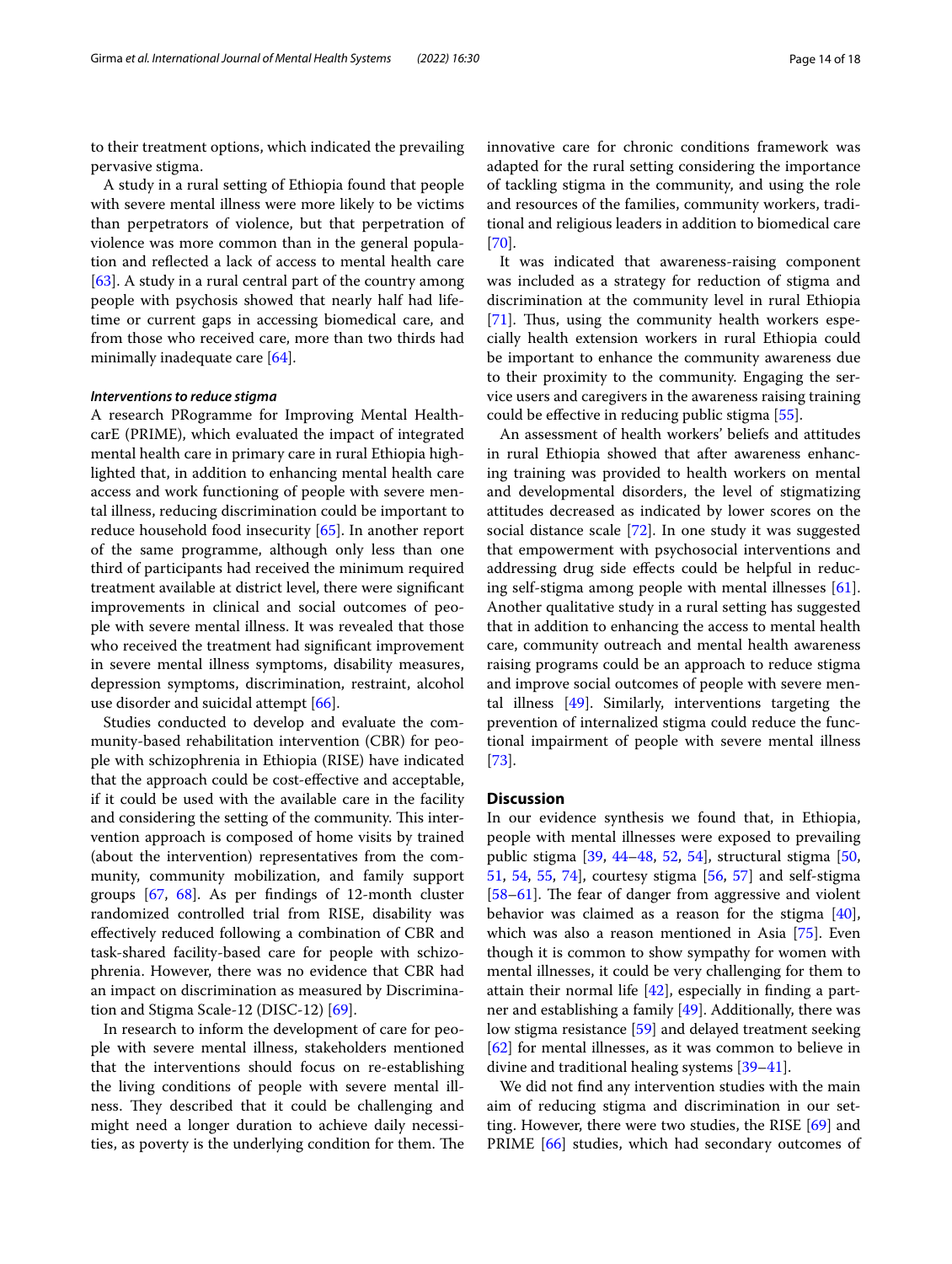stigma reduction. The RISE study did not find evidence of reduction of discrimination by community-based rehabilitation. However, the PRIME results showed reduced discrimination, that is, increased access to efective mental health care. Thus, the following suggestions were also provided based on the fndings of other studies with different primary objectives. In order to reduce stigma, economic empowerment [\[49\]](#page-16-22) was suggested, as poverty was claimed to be a cause of stigma in Africa  $[21]$  $[21]$ . There were also initiatives underway to use social contact interventions  $[55]$ . However, awareness raising  $[46, 49, 61]$  $[46, 49, 61]$  $[46, 49, 61]$  $[46, 49, 61]$  $[46, 49, 61]$  was the main intervention recommended. This might be the appropriate approach, as evidence [\[7](#page-15-5), [17\]](#page-15-15) supports education as an efective approach to address mental illness stigma. Although outcomes were not available at the time of this review, stigma reduction among primary care workers through social contact with service has been piloted in Ethiopia, based on the REducing Stigma among HealthcAre providErs (RESHAPE) intervention developed in Nepal. The intervention components of RESHAPE were service user recovery stories and social contact; aspirational fgures; myth busting; stigma didactics; and collaboration [[76](#page-17-13), [77](#page-17-14)]. As was stated in the vision of the WHO mental health strategy [[4\]](#page-15-2), people with mental illness should attain a full range of health and social services free from stigma and discrimination. However, achieving this might be challenging in Ethiopia, as mental illness was not accepted as culturally appropriate [[21\]](#page-15-18) and the terms used to describe the problem [\[37](#page-16-10), [38\]](#page-16-11) were stigmatizing. Besides, evidence [[78](#page-17-15)] has indicated that all countries could fail to achieve the universal health coverage (UHC) goal for mental illnesses, if they were to continue with systems having stigmatizing barriers in relation to mental health services budgets.

The WHO has emphasized that mental health must be an integral part of UHC with adequate and quality services [[2\]](#page-15-1). However, inaccessible mental health care services especially for people who are living in rural areas of the country is still a challenge [\[63](#page-17-0), [79\]](#page-17-16). Another health system factor which contributes to prevailing stigma in the country is related to mental health workforce and awareness problems. Ethiopia has fve times less mental health workforce staff than the global average, which places the country even below the average of low-income countries [[80](#page-17-17)[–82](#page-17-18)] and WHO recommendations of access to mental health care [[4,](#page-15-2) [79](#page-17-16)]. In addition, there are gaps in involving service users in mental health care—they have limited opportunities to make a decision on treatment options [[53](#page-16-26)].

Stigma is pervasive and afects communities, healthcare providers, planners and policy-makers. There is low mental health awareness among service users [\[83\]](#page-17-19), service providers [[84,](#page-17-20) [85\]](#page-17-21) and policy makers [\[50\]](#page-16-23), accompanied by under-investment in mental health care [[86](#page-17-22)] which might further contribute to the prevailing struc-tural stigma. Even though there are opportunities [\[86](#page-17-22)], it could be difficult for Ethiopia to achieve UHC goal for mental illnesses, as it is required to increase service coverage by 50% for severe mental health conditions [[2\]](#page-15-1). It should be noted that, in addition to monitoring the implementation of the plans, if the capacity building activities [\[87\]](#page-17-23) and context specifc strategies [[86\]](#page-17-22) could be applied efectively, including reduction of structural stigma, there is still hope of achieving the UHC goal for mental health disorders.

There is limited availability of evidence-based mental health care in Ethiopia, resulting in a high treatment gap [[64\]](#page-17-1). From an international review [\[88\]](#page-17-24), stigma reduction interventions were known to improve the lives of people with mental illnesses as indicated by a multilevel model containing the framework of interventions to reduce excess mortality. Addressing mental health stigma could also be helpful to achieve UHC for mental illness as per the evidence from a global review  $[78]$  $[78]$ . Therefore, evidence generated from this synthesis could be used as an up-to-date summary of the available evidence regarding Ethiopia's mental health stigma context. However, we acknowledge that this evidence synthesis should be supported by nationally representative primary data.

# **Conclusion**

This study showed the prevailing public, structural, courtesy forms of stigma and self-stigma in diferent parts of Ethiopia, which may adversely afect quality of life and help-seeking behaviour by people with mental illness. Achieving the UHC goal by 2030 may not be realistic in the country without integrating mental health stigmareduction approaches into efforts to scale up mental health care. However, it can be possible to achieve the goal if context specifc strategies are developed, implementation of the plans are monitored, the available opportunities used efectively, and if capacity building activities are enhanced.

Moreover, there should be engagement of mental health service stakeholders (service users, caregivers, religious institutions, community leaders, local social services, primary care providers, specialists and policy makers) in the process of designing or adapting stigma interventions, so that these could be contextually realistic, efective and sustainable.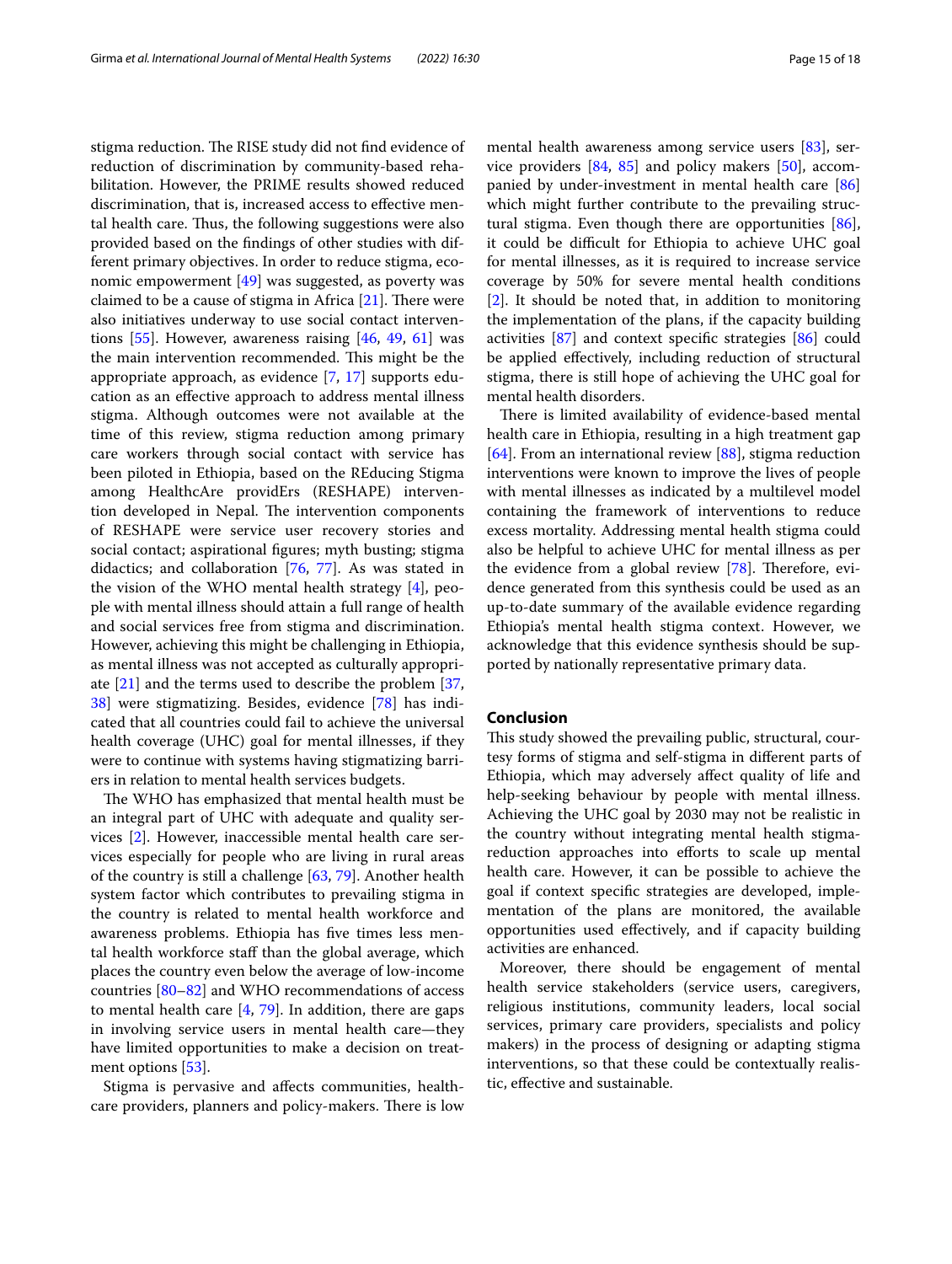# **Supplementary Information**

The online version contains supplementary material available at [https://doi.](https://doi.org/10.1186/s13033-022-00540-z) [org/10.1186/s13033-022-00540-z.](https://doi.org/10.1186/s13033-022-00540-z)

<span id="page-15-21"></span>**Additional fle 1: Appendix S1** The concepts and terms used for electronic database search.

#### **Acknowledgements**

BAK is supported by the U.S. National Institute of Mental Health (R01MH120649). GT is supported by the National Institute for Health Research (NIHR) Applied Research Collaboration South London at King's College London NHS Foundation Trust. CH, AA, and GT are funded through the ASSET research programme, supported by the UK's National Institute of Health Research (NIHR) using Official Development Assistance (ODA) funding (NIHR Global Health Research Unit on Health Systems Strengthening in Sub-Saharan Africa at King's College London (16/136/54)). The views expressed in this publication are those of the authors and not necessarily those of the NHS, the National Institute for Health Research or the Department of Health and Social Care, England. CH also receives support from AMARI as part of the DELTAS Africa Initiative [DEL- [15-01]. GT is also supported by the Guy's and St Thomas' Charity for the On Trac project (EFT151101), and by the UK Medical Research Council (UKRI) in relation to the Emilia (MR/S001255/1) and Indigo Partnership (MR/R023697/1) awards. PCG is supported by the UK Medical Research Council in relation to the Indigo Partnership (MR/R023697/1) award.

#### **Author contributions**

EG, BK, TM, CH, BK, SW, EH, PG, GT designed the study, participated in the analysis, write-up and critical review of the manuscript. All authors read and approved the fnal manuscript.

#### **Funding**

No funding was obtained for this study.

#### **Availability of data and materials**

The datasets used and/or analyzed during the current study are available from the corresponding author on reasonable request.

#### **Declarations**

**Ethics approval and consent to participate** Not applicable.

#### **Consent for publication**

Not applicable.

#### **Competing interests**

The authors declare that they have no competing interests.

#### **Author details**

School of Public Health, Addis Ababa University, Addis Ababa, Ethiopia. ' School of Public Health, Addis Ababa University, Addis Ababa, Ethiopia.<br><sup>2</sup>Department of Psychiatry and Behavioral Sciences, The George Washington University, Washington, DC, USA. <sup>3</sup> Department of International Health, Georgetown University, DC, Washington, USA. <sup>4</sup>Department of Psychology,<br>University of Zurich, Zurich, Switzerland. <sup>5</sup>Centre for Global Mental Health, Health Service and Population Research Department, Institute of Psychiatry, Psychology and Neuroscience, King's College London, London, UK. <sup>6</sup>Centre for Implementation Science, Health Service and Population Research Department, Institute of Psychiatry, Psychology and Neuroscience, King's College London, London, UK.<sup>7</sup> Department of Psychiatry, School of Medicine, WHO Collaborating Centre for Mental Health Research and Capacity Building, Addis Ababa University, Addis Ababa, Ethiopia.

Received: 8 August 2021 Accepted: 8 June 2022 Published online: 23 June 2022

#### **References**

- <span id="page-15-0"></span>1. James SL, Abate D, Abate KH, Abay SM, Abbafati C, Abbasi N, Abbastabar H, Abd-Allah F, Abdela J, Abdelalim A, et al. Global, regional, and national incidence, prevalence, and years lived with disability for 354 diseases and injuries for 195 countries and territories, 1990–2017: a systematic analysis for the global burden of disease study 2017. Lancet. 2018;392(10159):1789–858.
- <span id="page-15-1"></span>2. World health organization. The WHO special initiative for mental health (2019–2023): Universal health coverage for mental health. In*.* World Health Organization; 2019. [https://apps.who.int/iris/bitstream/handle/](https://apps.who.int/iris/bitstream/handle/10665/310981/WHO-MSD-19.1-eng.pdf?sequence=1&isAllowed=y) [10665/310981/WHO-MSD-19.1-eng.pdf?sequence](https://apps.who.int/iris/bitstream/handle/10665/310981/WHO-MSD-19.1-eng.pdf?sequence=1&isAllowed=y)=1&isAllowed=y.
- <span id="page-15-20"></span>3. Thornicroft G, Brohan E, Rose D, Sartorius N, Leese M. Global pattern of experienced and anticipated discrimination against people with schizophrenia: a cross-sectional survey. Lancet. 2009;373(9661):408–15.
- <span id="page-15-2"></span>4. World Health Organization.: Mental health action plan 2013–2020. 2013.
- <span id="page-15-3"></span>5. Semrau M, Evans-Lacko S, Koschorke M, Ashenaf L, Thornicroft G. Stigma and discrimination related to mental illness in low- and middle-income countries. Epidemiol Psychiatr Sci. 2015;24(5):382–94.
- <span id="page-15-4"></span>6. Pescosolido BA, Martin JK. The stigma complex. Ann Rev Sociol. 2015;41:87–116.
- <span id="page-15-5"></span>7. Gronholm PC, Henderson C, Deb T, Thornicroft G. Interventions to reduce discrimination and stigma: the state of the art. Soc Psychiatry Psychiatr Epidemiol. 2017;52(3):249–58.
- <span id="page-15-6"></span>8. Bitew T. Prevalence and risk factors of depression in Ethiopia: a review. Ethiop J Health Sci. 2014;24(2):161–9.
- <span id="page-15-7"></span>9. Institute of Health Metrics and Evaluation. GBD Compare: Ethiopia. 2019. <https://www.healthdata.org/ethiopia>.
- <span id="page-15-8"></span>10. Fekadu A, Medhin G, Kebede D, Alem A, Cleare AJ, Prince M, Hanlon C, Shibre T. Excess mortality in severe mental illness: 10-year populationbased cohort study in rural Ethiopia. Br J Psychiatry. 2015;206(4):289–96.
- <span id="page-15-9"></span>11. Teferra S, Shibre T, Fekadu A, Medhin G, Wakwoya A, Alem A, Kullgren G, Jacobsson L. Five-year mortality in a cohort of people with schizophrenia in Ethiopia. BMC Psychiatry. 2011;11(1):165.
- <span id="page-15-10"></span>12. Gureje O, Alem A. Mental health policy development in Africa. Bull World Health Organ. 2000;78:475–82.
- <span id="page-15-11"></span>13. Ayano G, Assefa D, Haile K, Bekana L. Experiences strengths and challenges of integration of mental health into primary care in Ethiopia experiences of East African Country. Fam Med Med Sci Res. 2016. [https://](https://doi.org/10.4172/2327-4972.1000204) [doi.org/10.4172/2327-4972.1000204.](https://doi.org/10.4172/2327-4972.1000204)
- <span id="page-15-12"></span>14. Federal Democratic Republic of Ethiopia Ministry of Health.: Health Sector Transformation Plan 2015/16–2019/20 (2008‐2012 EFY). In: Federal Democratic Republic of Ethiopia Ministry of Health; 2015.
- <span id="page-15-13"></span>15. Corrigan PW, River LP, Lundin RK, Penn DL, Uphoff-Wasowski K, Campion J, Mathisen J, Gagnon C, Bergman M, Goldstein H, et al. Three strategies for changing attributions about severe mental illness. Schizophr Bull. 2001;27(2):187–95.
- <span id="page-15-14"></span>16. Committee on the Science of Changing Behavioral Health Social Norms; Board on Behavioral C, and Sensory Sciences; Division of behavioral and social sciences and education; national academies of sciences, engineering, medicine. Ending discrimination against people with mental and substance use disorders: the evidence for stigma change. Washington (DC): National Academies Press (US); 2016.
- <span id="page-15-15"></span>17. Morgan AJ, Reavley NJ, Ross A, Too LS, Jorm AF. Interventions to reduce stigma towards people with severe mental illness: Systematic review and meta-analysis. J Psychiatr Res. 2018;103:120–33.
- 18. Corrigan PW, Morris SB, Michaels PJ, Rafacz JD, Rüsch N. Challenging the public stigma of mental illness: a meta-analysis of outcome studies. Psychiatr Serv. 2012;63(10):963–73.
- <span id="page-15-16"></span>19. Mehta N, Clement S, Marcus E, Stona AC, Bezborodovs N, Evans-Lacko S, Palacios J, Docherty M, Barley E, Rose D, et al. Evidence for effective interventions to reduce mental health-related stigma and discrimination in the medium and long term: systematic review. Br J Psychiatry. 2015;207(5):377–84.
- <span id="page-15-17"></span>20. Tanaka C, Tuliao MTR, Tanaka E, Yamashita T, Matsuo H. A qualitative study on the stigma experienced by people with mental health problems and epilepsy in the Philippines. BMC Psychiatry. 2018;18(1):325.
- <span id="page-15-18"></span>21. Amuyunzu-Nyamongo M. The social and cultural aspects of mental health in African societies. Commonw Health Partnersh. 2013;2013:59–63.
- <span id="page-15-19"></span>22. Thornicroft G, Bakolis I, Evans-Lacko S, Gronholm Petra C, Henderson C, Kohrt BA, Koschorke M, Milenova M, Semrau M, Votruba N, et al. Key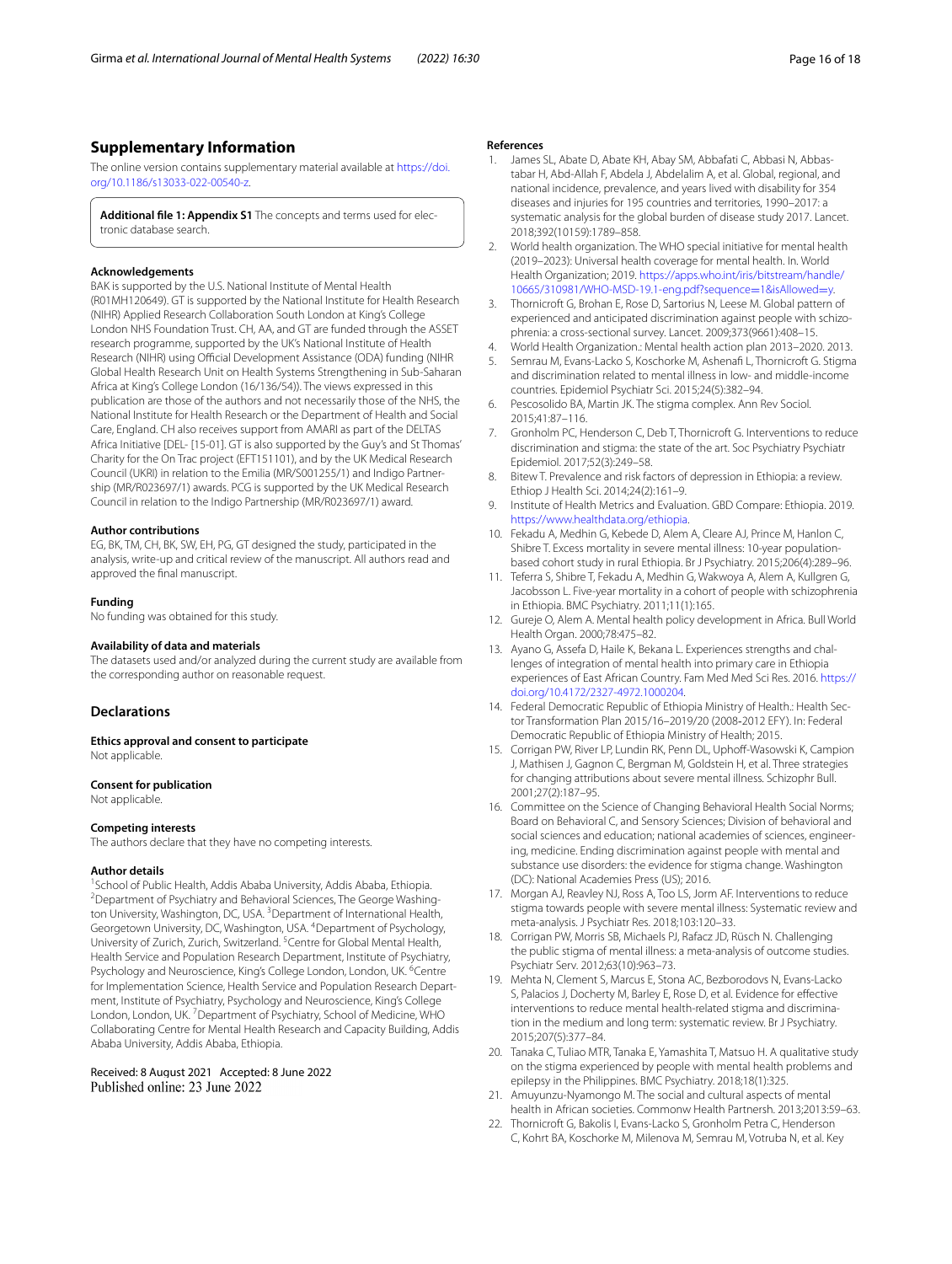lessons learned from the INDIGO global network on mental health related stigma and discrimination. World Psychiatry. 2019;18(2):229–30.

- <span id="page-16-0"></span>23. Brohan E, Clement S, Rose D, Sartorius N, Slade M, Thornicroft G. Development and psychometric evaluation of the discrimination and stigma scale (DISC). Psychiatry Res. 2013;208(1):33–40.
- 24. Lanfredi M, Zoppei S, Ferrari C, Bonetto C, Van Bortel T, Thornicroft G, Knifton L, Quinn N, Rossi G, Lasalvia A. Self-stigma as a mediator between social capital and empowerment among people with major depressive disorder in Europe: the ASPEN study. Eur Psychiatry. 2015;30(1):58–64.
- 25. Lasalvia A, Van Bortel T, Bonetto C, Jayaram G, van Weeghel J, Zoppei S, Knifton L, Quinn N, Wahlbeck K, Cristofalo D, et al. Cross-national variations in reported discrimination among people treated for major depression worldwide: the ASPEN/INDIGO international study. Br J Psychiatry. 2015;207(6):507–14.
- 26. Lasalvia A, Zoppei S, Van Bortel T, Bonetto C, Cristofalo D, Wahlbeck K, Bacle SV, Van Audenhove C, van Weeghel J, Reneses B, et al. Global pattern of experienced and anticipated discrimination reported by people with major depressive disorder: a cross-sectional survey. Lancet. 2013;381(9860):55–62.
- 27. Quinn N, Knifton L, Goldie I, van Bortel T, Dowds J, Lasalvia A, Scheerder G, Boumans J, Svab V, Lanfredi M, et al. Nature and impact of European antistigma depression programmes. Health Promot Int. 2014;29(3):403–13.
- <span id="page-16-1"></span>28. Zoppei S, Lasalvia A, Bonetto C, Van Bortel T, Nyqvist F, Webber M, Aromaa E, Van Weeghel J, Lanfredi M, Harangozó J, et al. Social capital and reported discrimination among people with depression in 15 European countries. Soc Psychiatry Psychiatr Epidemiol. 2014;49(10):1589–98.
- <span id="page-16-2"></span>29. Thornicroft G, Mehta N, Clement S, Evans-Lacko S, Doherty M, Rose D, Koschorke M, Shidhaye R, O'Reilly C, Henderson C. Evidence for efective interventions to reduce mental-health-related stigma and discrimination. Lancet. 2016;387(10023):1123–32.
- <span id="page-16-3"></span>30. Central intelligence Agency. The world factbook: Ethiopia. 2020.
- <span id="page-16-4"></span>31. Population EOot, Commission HC: Summary and statistical report of the 2007 population and housing census: population size by age and sex: Federal Democratic Republic of Ethiopia, Population Census Commission; 2008.
- <span id="page-16-5"></span>32. Health Policy of Transitional Government of Ethiopia.: Health Policy of the Transitional Government of Ethiopia**.** . 1993.
- <span id="page-16-6"></span>33. Federal Democratic Republic of Ethiopia Ministry of Health.: National Mental Health Strategy 2012/13–2015/16. In*.*: Ministry of Health Addis Ababa; 2012.
- <span id="page-16-7"></span>34. Ministry of Heath of th FDRE.: National Mental Health Strategy 2021–2025 2021.
- <span id="page-16-8"></span>35. World Health Organization and Ethiopian FMOH.: mhGAP in Ethiopia: Proof of Concept. In*.* Geneva; 2013.
- <span id="page-16-9"></span>36. Simonsen C, Aminoff SR, Vaskinn A, Barrett EA, Faerden A, Ueland T, Andreassen OA, Romm KL, Melle I. Perceived and experienced stigma in frst-episode psychosis: a 1-year follow-up study. Compr Psychiatry. 2019;95: 152134.
- <span id="page-16-10"></span>37. My experiences with the mental health stigma in Ethiopia [\[https://three](https://threesixty.stthomas.edu/mental-illness-and-my-community-my-experiences-with-the-mental-health-stigma-in-ethiopia/) [sixty.stthomas.edu/mental-illness-and-my-community-my-experiences](https://threesixty.stthomas.edu/mental-illness-and-my-community-my-experiences-with-the-mental-health-stigma-in-ethiopia/)[with-the-mental-health-stigma-in-ethiopia/\]](https://threesixty.stthomas.edu/mental-illness-and-my-community-my-experiences-with-the-mental-health-stigma-in-ethiopia/)
- <span id="page-16-11"></span>38. Kibour Y. Mind the gap: personal refections on the Mental Health infrastructure of Ethiopia. American Psychological Association; 2010. [https://](https://www.apa.org/international/pi/2010/04/reflections) [www.apa.org/international/pi/2010/04/refections.](https://www.apa.org/international/pi/2010/04/reflections)
- <span id="page-16-12"></span>39. Zeleke WA, Nichols LM, Wondie Y. Mental Health in Ethiopia: an exploratory study of counseling alignment with culture. Int J Adv Couns. 2019;41(2):214–29.
- <span id="page-16-13"></span>40. Yeshanew B, Belete A, Necho M. Help-seeking intention and associated factors towards mental illness among residents of Mertule Mariam town, East Gojam Zone, Amhara Region, Ethiopia: a mixed-method study. Ann Gen Psychiatry. 2020;19(1):1–11.
- <span id="page-16-14"></span>41. Monteiro NM, Balogun SK. Perceptions of mental illness in Ethiopia: a profle of attitudes, beliefs and practices among community members, healthcare workers and traditional healers. Int J Cult Ment Health. 2014;7(3):259–72.
- <span id="page-16-15"></span>42. Ghebrehiwet S, Baul T, Restivo JL, Kelkile TS, Stevenson A, Gelaye B, Fekadu A, Hailemariam M, Girma E, Teferra S. Gender-specifc experiences of serious mental illness in rural Ethiopia: a qualitative study. Global Public Health. 2019. [https://doi.org/10.1080/17441692.2019.1680723.](https://doi.org/10.1080/17441692.2019.1680723)
- <span id="page-16-16"></span>43. Fekadu A, Medhin G, Selamu M, Hailemariam M, Alem A, Giorgis TW, Breuer E, Lund C, Prince M, Hanlon C. Population level mental distress in rural Ethiopia. BMC Psychiatry. 2014;14(1):194.
- <span id="page-16-17"></span>44. Forthal S, Fekadu A, Medhin G, Selamu M, Thornicroft G, Hanlon C. Rural vs urban residence and experience of discrimination among people with severe mental illnesses in Ethiopia. BMC Psychiatry. 2019;19(1):340.
- <span id="page-16-18"></span>45. Tesfaw G, Kibru B, Ayano G. Prevalence and factors associated with higher levels of perceived stigma among people with schizophrenia Addis Ababa, Ethiopia. Int J Ment Heal Syst. 2020;14(1):19.
- <span id="page-16-19"></span>46. Girma E, Tesfaye M, Froeschl G, Möller-Leimkühler AM, Müller N, Dehning S. Public stigma against people with mental illness in the gilgel gibe feld research center (GGFRC) in Southwest Ethiopia. PLoS ONE. 2013;8(12): e82116.
- <span id="page-16-20"></span>47. Reta Y, Tesfaye M, Girma E, Dehning S, Adorjan K. Public stigma against people with mental illness in jimma town, southwest ethiopia. PloS ONE. 2016;11(11).
- <span id="page-16-21"></span>48. Hadera E, Salelew E, Girma E, Dehning S, Adorjan K, Tesfaye M. Magnitude and associated factors of perceived stigma among adults with mental illness in ethiopia. Psychiatry J. 2019. [https://doi.org/10.1155/2019/84275](https://doi.org/10.1155/2019/8427561) [61](https://doi.org/10.1155/2019/8427561).
- <span id="page-16-22"></span>49. Hailemariam M, Ghebrehiwet S, Baul T, Restivo JL, Shibre T, Henderson DC, Girma E, Fekadu A, Teferra S, Hanlon C. "He can send her to her parents": the interaction between marriageability, gender and serious mental illness in rural Ethiopia. BMC Psychiatry. 2019;19(1):315.
- <span id="page-16-23"></span>50. Hanlon C, Eshetu T, Alemayehu D, Fekadu A, Semrau M, Thornicroft G, Kigozi F, Marais DL, Petersen I, Alem A. Health system governance to support scale up of mental health care in Ethiopia: a qualitative study. Int J Ment Health Syst. 2017;11:38.
- <span id="page-16-24"></span>51. Hailemariam M, Fekadu A, Medhin G, Prince M, Hanlon C. Equitable access to mental healthcare integrated in primary care for people with severe mental disorders in rural Ethiopia: a community-based crosssectional study. Int J Ment Health Syst. 2019;13:78.
- <span id="page-16-25"></span>52. Hailemariam M, Fekadu A, Prince M, Hanlon C. Engaging and staying engaged: a phenomenological study of barriers to equitable access to mental healthcare for people with severe mental disorders in a rural African setting. Int J Equity Health. 2017;16(1):156.
- <span id="page-16-26"></span>53. Souraya S, Hanlon C, Asher L. Involvement of people with schizophrenia in decision-making in rural Ethiopia: a qualitative study. Global Health. 2018;14(1):85.
- <span id="page-16-27"></span>54. Abayneh S, Lempp H, Alem A, Alemayehu D, Eshetu T, Lund C, Semrau M, Thornicroft G, Hanlon C. Service user involvement in mental health system strengthening in a rural African setting: qualitative study. BMC Psychiatry. 2017;17(1):187.
- <span id="page-16-28"></span>55. Abayneh S, Lempp H, Alem A, Kohrt BA, Fekadu A, Hanlon C. Developing a theory of change model of service user and caregiver involvement in mental health system strengthening in primary health care in rural Ethiopia. Int J Ment Heal Syst. 2020;14(1):1–17.
- <span id="page-16-29"></span>56. Girma E, Möller-Leimkühler AM, Müller N, Dehning S, Froeschl G, Tesfaye M. Public stigma against family members of people with mental illness: fndings from the gilgel gibe feld research center (GGFRC), Southwest Ethiopia. BMC Int Health Hum Rights. 2014;14:2.
- <span id="page-16-30"></span>57. Girma E, Möller-Leimkühler AM, Dehning S, Mueller N, Tesfaye M, Froeschl G. Self-stigma among caregivers of people with mental illness: toward caregivers' empowerment. J Multidiscip Healthc. 2014;7:37–43.
- <span id="page-16-31"></span>58. Assefa D, Shibre T, Asher L, Fekadu A. Internalized stigma among patients with schizophrenia in Ethiopia: a cross-sectional facility-based study. BMC Psychiatry. 2012;12(1):239.
- <span id="page-16-32"></span>59. Biftu BB, Dachew BA, Tiruneh BT. Stigma resistance among people with schizophrenia at amanuel mental specialized Hospital Addis Ababa, Ethiopia: a cross-sectional institution based study. BMC Psychiatry. 2014;14:259.
- <span id="page-16-33"></span>60. Zewdu S, Hanlon C, Fekadu A, Medhin G, Teferra S. Treatment gap, helpseeking, stigma and magnitude of alcohol use disorder in rural Ethiopia. Subst Abuse Treatment Prev Policy. 2019;14(1):4.
- <span id="page-16-34"></span>61. Girma E, Tesfaye M, Froeschl G, Möller-Leimkühler AM, Dehning S, Müller N. Facility based cross-sectional study of self stigma among people with mental illness: towards patient empowerment approach. Int J Ment Heal Syst. 2013;7(1):21.
- <span id="page-16-35"></span>62. Girma E, Tesfaye M. Patterns of treatment seeking behavior for mental illnesses in Southwest Ethiopia: a hospital based study. BMC Psychiatry. 2011;11(1):138.